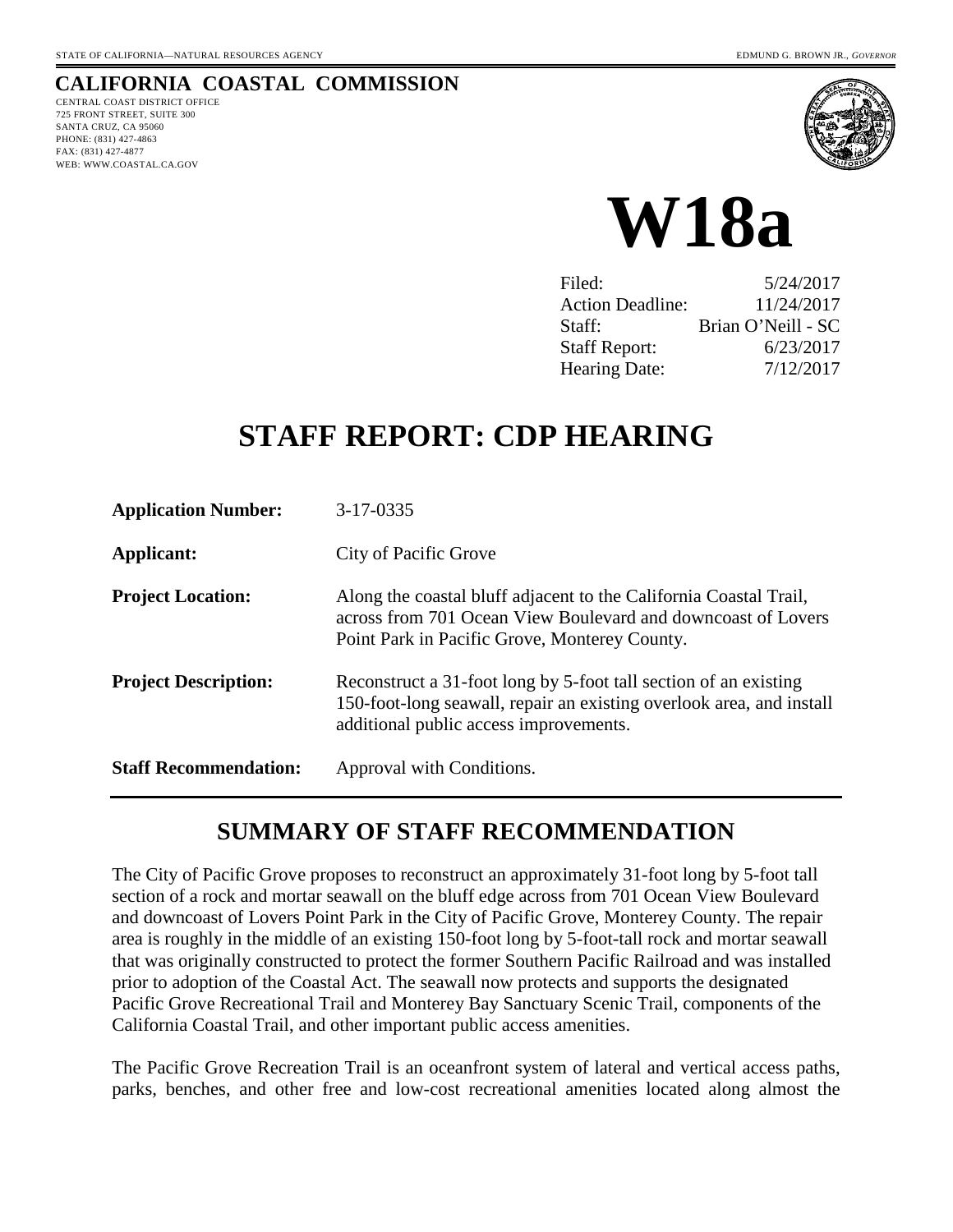#### 3-17-0057 (Pacific Grove Seawall Repairs)

entirety of the Pacific Grove shoreline. The recreation trail is an extremely popular visitor destination of local and statewide significance, and provides an unparalleled coastal access experience, including panoramic views of the Monterey Bay and the ocean along the City's mostly craggy shoreline free of other obstructions as it is right at the shoreline edge.

The existing 150-foot long seawall is keyed into the granite bedrock portion of the bluff, and it limits erosion of the 5-foot thick layer of marine terrace deposits it fronts. A 31-foot section of the seawall and the adjacent public access overlook collapsed when part of the bedrock foundation cracked and slid down the bluff face due to intense wave action during a storm on January 20, 2017. The proposed project includes removal and disposal of this portion of the damaged seawall, relocation of the unstable portions of bedrock foundation to the rocky beach below the seawall, reconstruction of the seawall segment to reconnect the remaining portions of seawall, reconstruction of the public overlook area behind the wall, and installation of a new public bench and interpretive sign.

Other structural and non-structural protective alternatives were considered, but were dismissed due to infeasibility or conflicts with other Coastal Act policies. Specifically, the "no project" alternative was eliminated because it was determined that a single storm event could cause large portions of the remaining seawall to fail and cause further destruction of the recreational trail. Additionally, the location of the trail does not provide sufficient space to utilize vegetation or other "soft" armoring alternatives to extend the effective life of any setback as none is present. And although relocation of this portion of the trail is possible, including as there is undeveloped space available between the current trail location and Ocean View Boulevard, it would not address the potential imminent collapse of larger portions of the remaining seawall that could have the unintended consequence of causing even more significant impacts to the neighboring environment and public access amenities protected by it. Importantly, additional study and analysis of the feasibility of trail relocation is critical before relocation is pursued, including because of the interconnected nature of the overall trail resource along the City's shoreline that argues for an overall plan as opposed to potential piecemeal 'spot' relocations, and the cost and consequences associated with such relocation. Such analysis will take some time, but the City has committed to it through its current LCP update effort, which is intended to include a Coastal Parks Plan for the shoreline area. In the meantime, the proposed repairs are needed to prevent further damage in the short term. Staff is thus recommending that the seawall be repaired, but that the repair authorization only be valid for a period of five years (or until the completion of the shoreline management plan for the area if that comes first), which will allow the City and the Commission the opportunity to reevaluate the continued need for armoring at this location once additional planning has been completed. Additional conditions address habitat protection, marine resources, construction BMPs, and offsetting mitigation, including installation of a public bench and an interpretive sign.

Staff thus recommends approval of the project with conditions. The motion is found on page 4 below.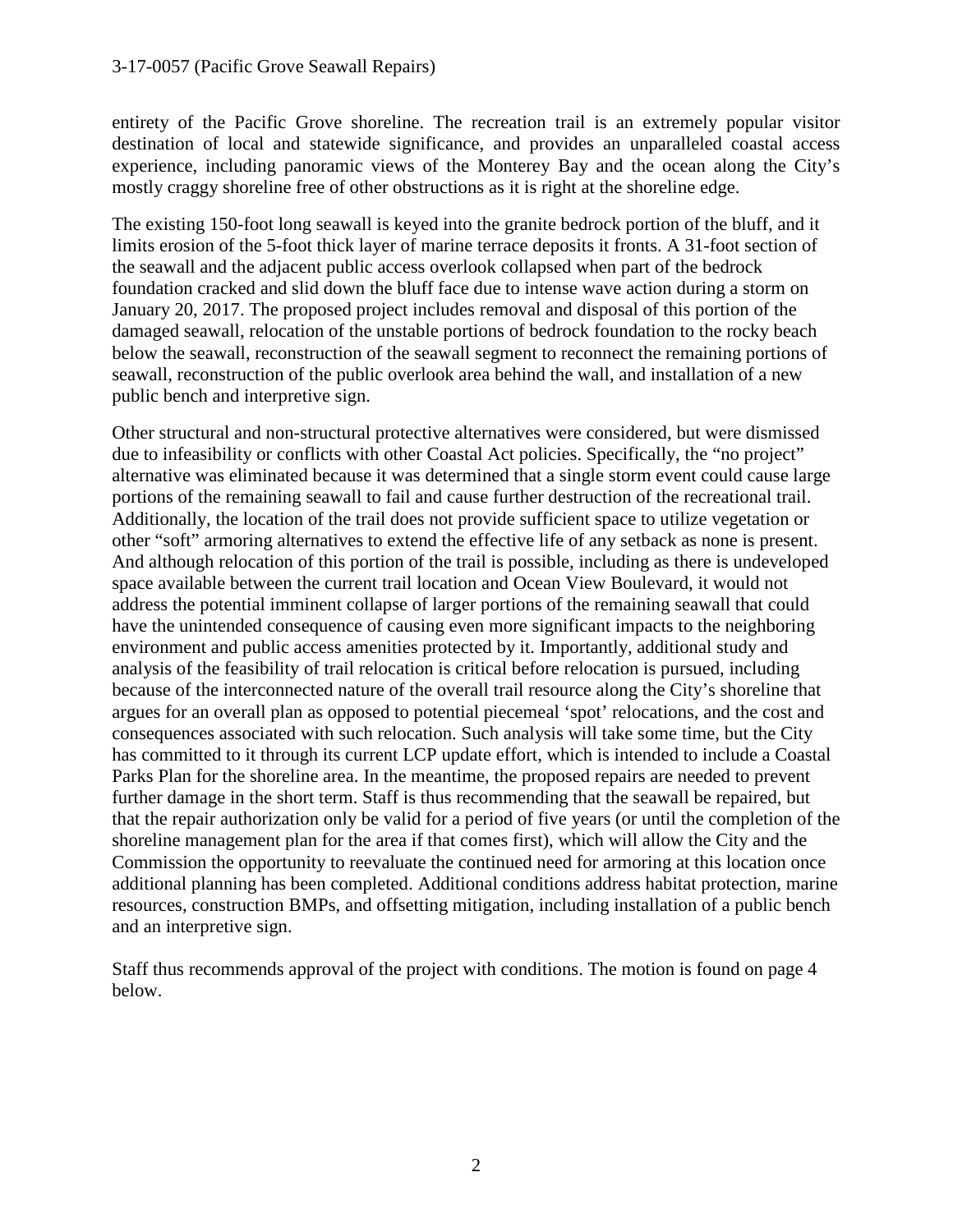# **TABLE OF CONTENTS**

# **APPENDICES**

Appendix A – Substantive File Documents Appendix B – Staff Contact with Agencies and Groups

# **[EXHIBITS](https://documents.coastal.ca.gov/reports/2017/7/w18a/w18a-7-2017-exhibits.pdf)**

- Exhibit 1 Aerial Photos of Project Location
- Exhibit 2 Existing Seawall Photos
- Exhibit 3 Project Site Plans
- Exhibit 4 Geotechnical Report
- [Exhibit 5 Correspondence](https://documents.coastal.ca.gov/reports/2017/7/w18a/w18a-7-2017-corresp.pdf)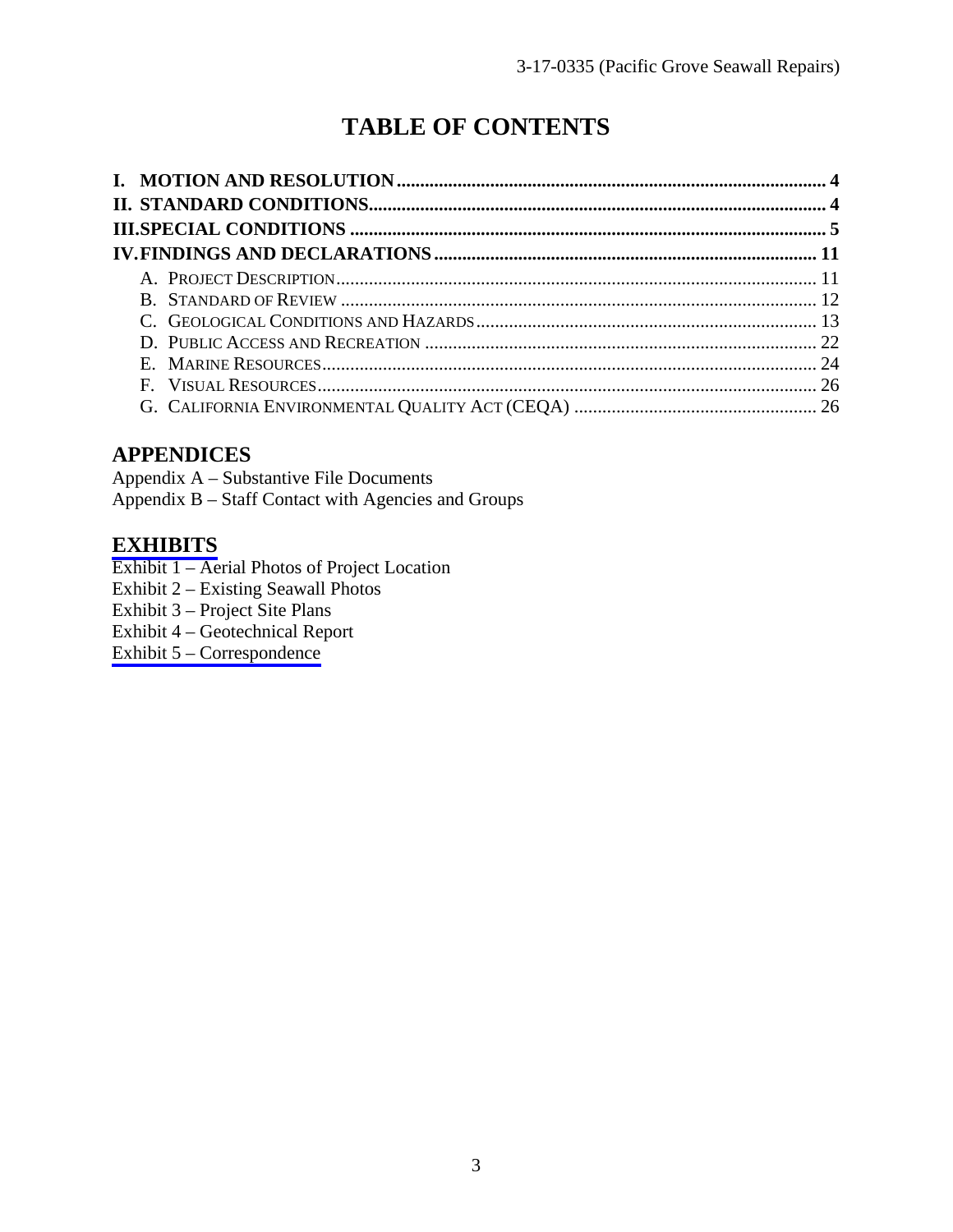# **I. MOTION AND RESOLUTION**

Staff recommends that the Commission, after public hearing, **approve** a coastal development permit for the proposed development. To implement this recommendation, staff recommends a **YES** vote on the following motion. Passage of this motion will result in approval of the CDP as conditioned and adoption of the following resolution and findings. The motion passes only by affirmative vote of a majority of the Commissioners present.

*Motion: I move that the Commission approve Coastal Development Permit Number 3- 17-0335 pursuant to the staff recommendation, and I recommend a yes vote.* 

*Resolution to Approve CDP: The Commission hereby approves Coastal Development Permit Number 3-17-0335 and adopts the findings set forth below on grounds that the development as conditioned will be in conformity with the policies of Chapter 3 of the Coastal Act. Approval of the permit complies with the California Environmental Quality Act because either 1) feasible mitigation measures and/or alternatives have been incorporated to substantially lessen any significant adverse effects of the development on the environment, or 2) there are no further feasible mitigation measures or alternatives that would substantially lessen any significant adverse impacts of the development on the environment.*

# **II. STANDARD CONDITIONS**

This permit is granted subject to the following standard conditions:

- 1. **Notice of Receipt and Acknowledgment**. The permit is not valid and development shall not commence until a copy of the permit, signed by the Permittee or authorized agent, acknowledging receipt of the permit and acceptance of the terms and conditions, is returned to the Commission office.
- 2. **Expiration.** If development has not commenced, the permit will expire two years from the date on which the Commission voted on the application. Development shall be pursued in a diligent manner and completed in a reasonable period of time. Application for extension of the permit must be made prior to the expiration date.
- 3. **Interpretation.** Any questions of intent of interpretation of any condition will be resolved by the Executive Director or the Commission.
- 4. **Assignment.** The permit may be assigned to any qualified person, provided assignee files with the Commission an affidavit accepting all terms and conditions of the permit.
- 5. **Terms and Conditions Run with the Land.** These terms and conditions shall be perpetual, and it is the intention of the Commission and the Permittee to bind all future owners and possessors of the subject property to the terms and conditions.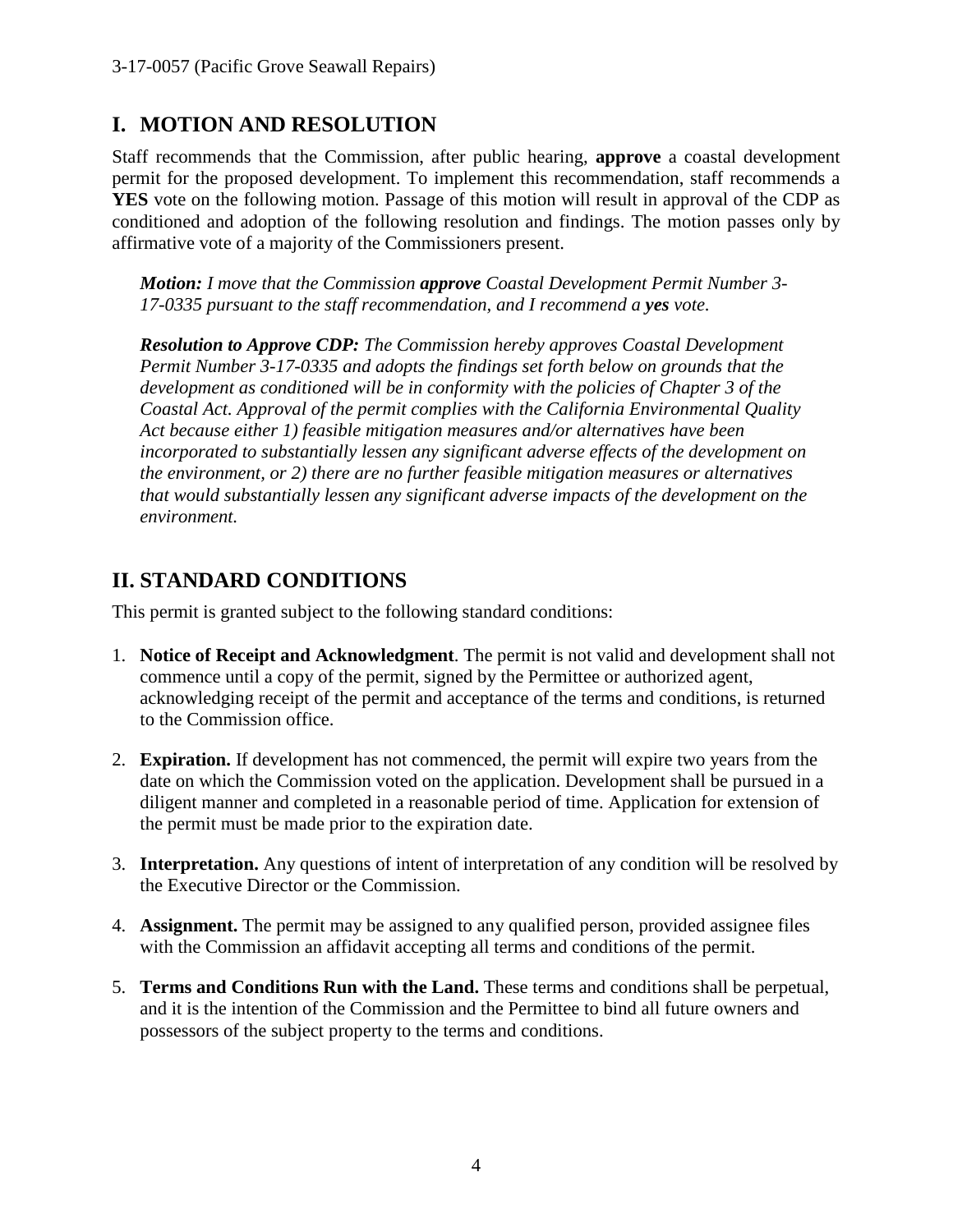# **III. SPECIAL CONDITIONS**

This permit is granted subject to the following special conditions:

- **1. Duration of Armoring Approval.** This CDP authorizes the reconstruction of 31 linear feet of seawall for a period of five years from the date of this approval (i.e., until July 12, 2022). Prior to that date, the City shall conduct a long-term shoreline study of at least the area between Lovers Point and the intersection between Sea Palm Avenue and Ocean Boulevard (and preferably the entire Pacific Grove shoreline), the objective of which shall be to identify the manner in which continuous recreational trail access along the shoreline is to be provided while best protecting coastal resources. The study must include a comprehensive alternatives analysis, including the potential for relocation of the recreational trail and removal of armoring along this stretch of coast, and must include implementation recommendations. The study must also include an analysis of the impacts to coastal resources from retaining the existing armoring structures along this stretch of coast. Within 90 days of completion of the long-term shoreline study or within five years of the date of this approval, whichever occurs first, the Permittee shall submit a complete CDP amendment application to the Coastal Commission to either reauthorize the approved armoring or remove the approved armoring and appropriately restore the affected area. The Executive Director may extend the length of this approval an additional two years for good cause.
- **2**. **Public Access Improvement Plan.** WITHIN 30 DAYS OF COMPLETION OF CONSTRUCTION, the City shall submit a plan that identifies the exact location and design of all coastal access improvements to be installed as part of the project. At a minimum, the plans shall include the following:
	- **(a) Access amenities.** The plans shall include at least one public bench and one interpretive sign (appropriate to City of Pacific Grove shoreline issues, information, and/or history) in the general vicinity of the repaired overlook area of the project site.
	- **(b) Amenities maintenance.** The plan shall clearly state that all public access areas and amenities shall be available to the general public free of charge 24 hours per day and shall be maintained in their approved state for the life of the project.

All requirements above and all requirements of the approved Public Access Improvement Plan shall be enforceable components of this coastal development permit. The Permittee shall undertake development in accordance with this condition and the approved Public Access Improvement Plan.

- **3. Construction Plan.** PRIOR TO COMMENCEMENT OF CONSTRUCTION, the Permittee shall submit two sets of a Construction Plan to the Executive Director for review and approval. The Construction Plan shall, at a minimum, include the following:
	- **(a) Construction Areas.** The Construction Plan shall identify the specific location of all construction areas, all staging areas, all storage areas, all construction access corridors (to the construction site and staging areas), and all public pedestrian access corridors. All such areas within which construction activities and/or staging are to take place shall be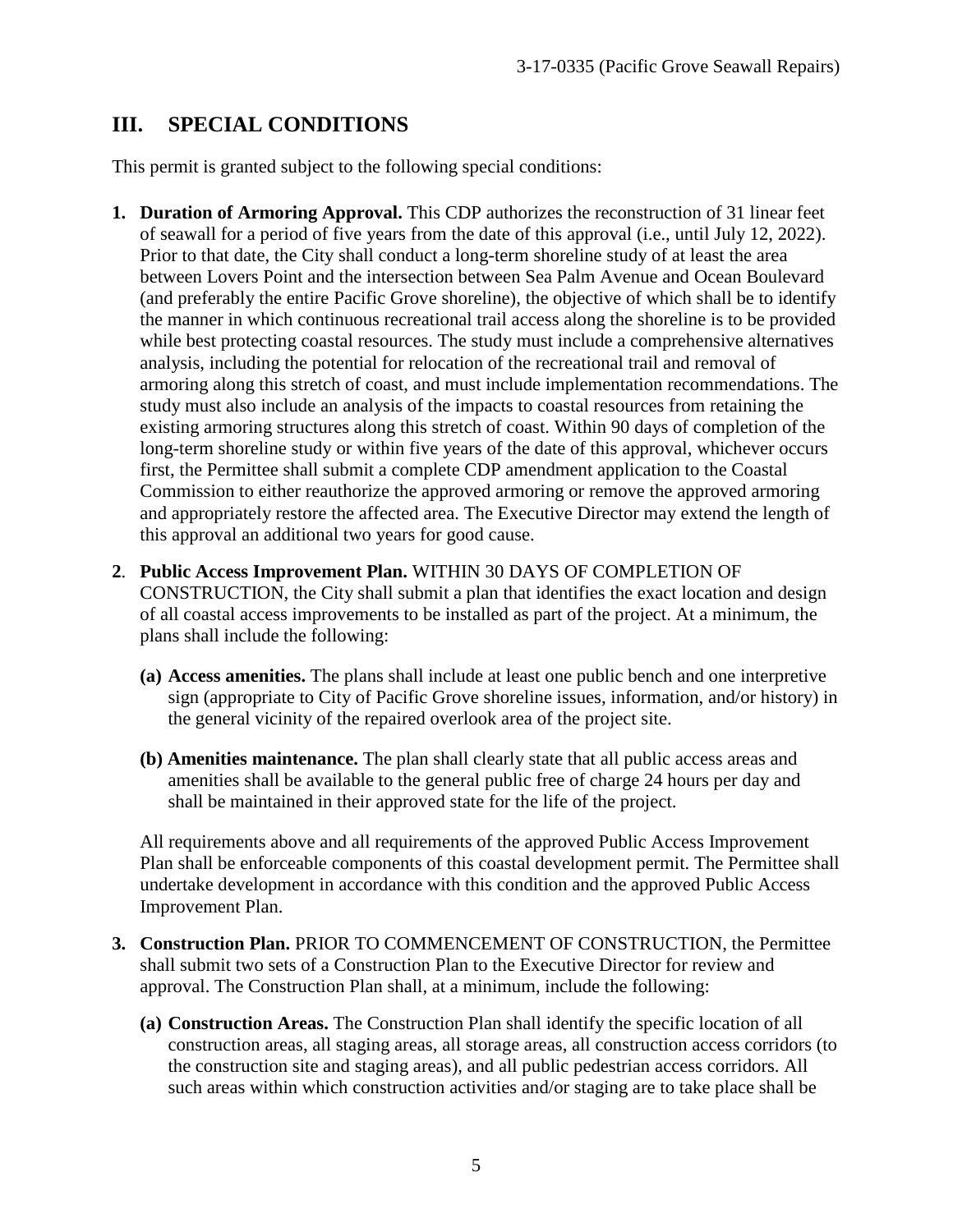minimized in order to minimize construction encroachment on all publicly available pathways, beach, and beach access points, to have the least impact on public access and other coastal resources.

- **(b) Construction Methods and Timing.** The Construction Plan shall specify the construction methods to be used, including all methods to be used to keep the construction areas separated from public recreational use areas (including using the space available on the blufftop portions of the project area for staging, storage, and construction activities to the maximum extent feasible provided it does not significantly adversely affect public access, and including using unobtrusive fencing (or equivalent measures) to delineate construction areas), and including all methods to be used to protect the Pacifc Ocean and related marine resources. All erosion control/water quality best management practices to be implemented during construction and their location shall be noted.
- **(c) Construction Requirements.** The Construction Plan shall include the following construction requirements specified by written notes on the Construction Plan. Minor adjustments to the following construction requirements may be allowed by the Executive Director if such adjustments: (1) are deemed reasonable and necessary; and (2) do not adversely impact coastal resources.
	- All work shall take place during daylight hours, and lighting of the intertidal area is prohibited.
	- Construction work or equipment operations shall not be conducted below the mean high tide line unless tidal waters have receded from the authorized work areas.
	- Grading of intertidal areas is prohibited and removal of natural bedrock from the project area is prohibited. Removal of existing concrete, riprap, and other unnatural material is allowed.
	- All construction materials and equipment placed seaward of the bluff during daylight construction hours shall be stored beyond the reach of tidal waters. All construction materials and equipment shall be removed in their entirety from these areas by sunset each day that work occurs, except for erosion and sediment controls and/or construction area boundary fencing where such controls and/or fencing are placed as close to the toe of the coastal protection/bluff as possible, and are minimized in their extent.
	- Construction (including but not limited to construction activities, and materials and/or equipment storage) is prohibited outside of the defined construction, staging, and storage areas.
	- No work shall occur during weekends and/or holidays unless, due to extenuating circumstances (such as tidal issues or other environmental concerns), the Executive Director authorizes such work.
	- Equipment washing, servicing, and refueling shall not take place at the site, and shall only be allowed at a designated inland location as noted on the Plan. Appropriate best management practices shall be used to ensure that no spills of petroleum products or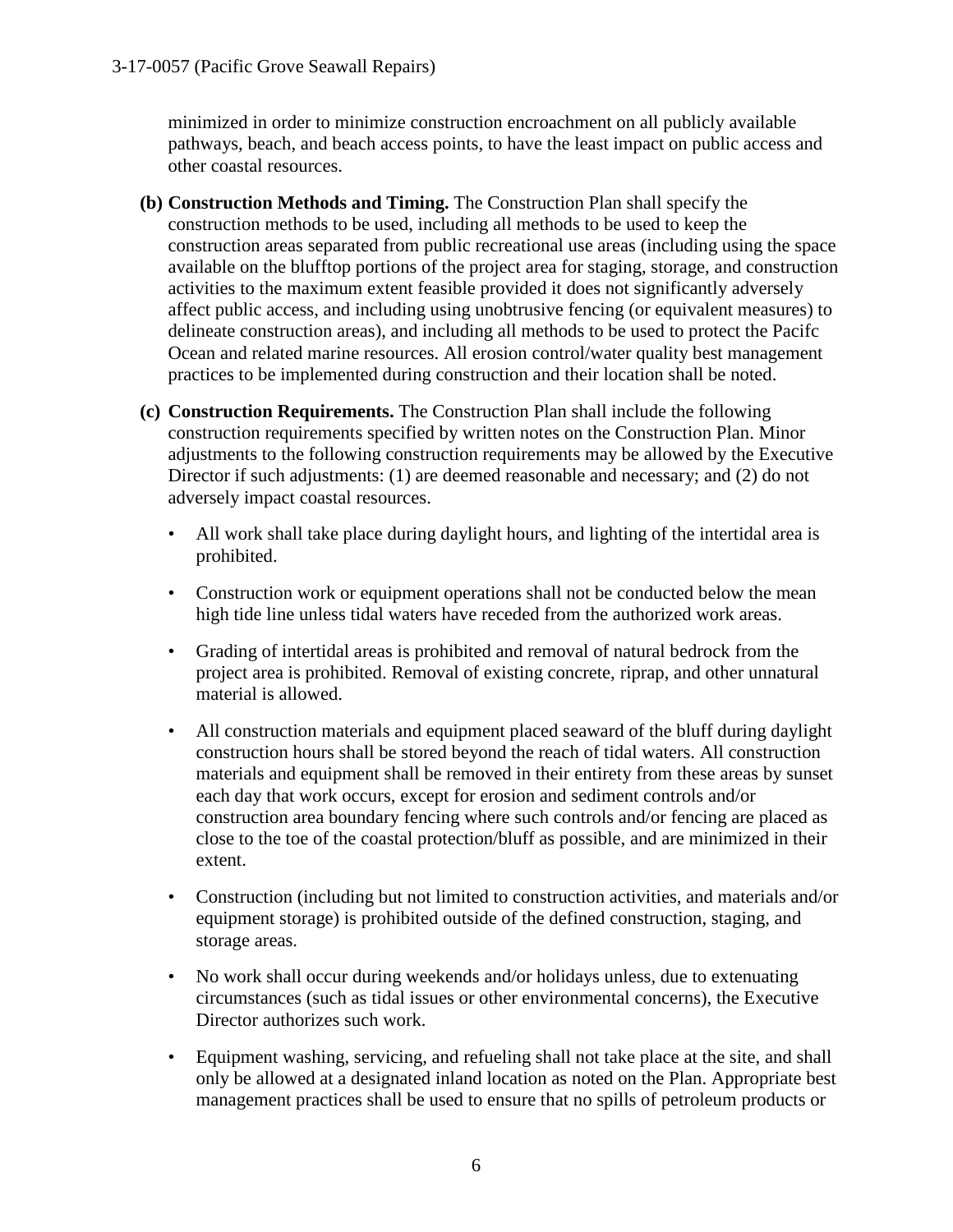other chemicals take place during these activities.

- The construction site shall maintain good construction site house keeping controls and procedures (e.g., clean up all leaks, drips, and other spills immediately; keep materials covered and out of the rain, including covering exposed piles of soil and wastes; dispose of all wastes properly, place trash receptacles on site for that purpose, and cover open trash receptacles during wet weather; remove all construction debris from the beach; etc.).
- All erosion and sediment controls shall be in place prior to the commencement of construction as well as at the end of each workday. At a minimum, silt fences, or equivalent apparatus, shall be installed at the perimeter of the construction site to prevent construction-related runoff and/or sediment from entering into the Pacific Ocean.
- All public recreational use areas and all beach access points impacted by construction activities shall be restored to their pre-construction condition or better within three days of completion of construction. Any native materials impacted shall be filtered as necessary to remove all construction debris.
- The Permittee shall notify planning staff of the Coastal Commission's Central Coast District Office at least three working days in advance of commencement of construction or maintenance activities, and immediately upon completion of construction or maintenance activities.

All requirements above and all requirements of the approved Construction Plan shall be enforceable components of this coastal development permit. The Permittee shall undertake development in accordance with this condition and the approved Construction Plan.

#### **4. Construction Site Documents & Construction Coordinator.** DURING ALL CONSTRUCTION:

- **(a) Construction Site Documents.** Copies of the signed CDP and the approved Construction Plan shall be maintained in a conspicuous location at the construction job site at all times, and such copies shall be available for public review on request. All persons involved with the construction shall be briefed on the content and meaning of the CDP and the approved Construction Plan, and the public review requirements applicable to them, prior to commencement of construction.
- **(b) Construction Coordinator.** A construction coordinator shall be designated to be contacted during construction should questions arise regarding the construction (in case of both regular inquiries and emergencies), and the coordinator's contact information (i.e., address, email, phone numbers, etc.) including, at a minimum, an email and telephone number that will be made available 24 hours a day for the duration of construction, shall be conspicuously posted at the job site where such contact information is readily visible from public viewing areas while minimizing public view impacts, along with an indication that the construction coordinator should be contacted in the case of questions regarding the construction (in case of both regular inquiries and emergencies). The construction coordinator shall record the name, email, phone number, and nature of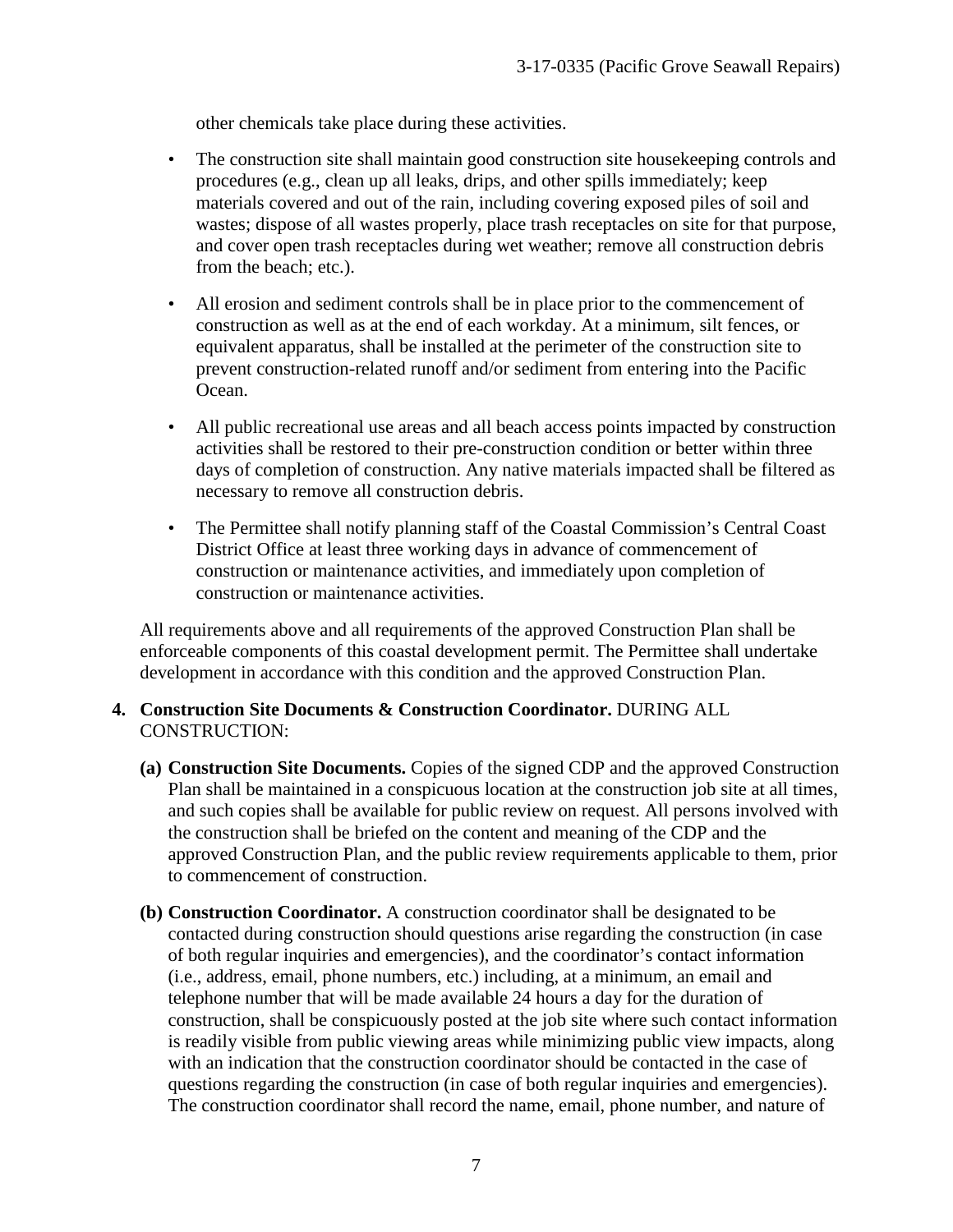all complaints received regarding the construction, and shall investigate complaints and take remedial action, if necessary, within 24 hours of receipt of the complaint or inquiry.

#### **5. Sensitive Bird Species.** THREE DAYS PRIOR TO COMMENCEMENT OF

CONSTRUCTION (for construction activities taking place between February 1st and August 31st that have the potential for significant noise impacts), the Permittee shall ensure that a qualified biologist shall conduct a preconstruction survey for the presence of nesting birds, including black oystercatchers, at the project site. If an active nest of a Federal or State-listed threatened or endangered bird species, bird species of special concern, or any species of raptor is identified during such preconstruction surveys, or is otherwise identified during construction, the Permittee shall notify all appropriate State (including the Coastal Commission) and Federal agencies within 24 hours, and shall develop an appropriate action plan specific to each incident that shall be consistent with the recommendations of those agencies. The Permittee shall notify the Executive Director in writing within 24 hours and consult with the Executive Director regarding the determinations of the State and Federal agencies. At a minimum, if the active nest is located within 300 feet of construction activities (within 500 feet for raptors), the Permittee shall submit a report prior to construction, for Executive Director review and approval, that demonstrates how construction activities shall be modified to ensure that nesting birds are not disturbed by construction-related noise.

- **6. As-Built Plans.** WITHIN 90 DAYS OF COMPLETION OF CONSTRUCTION, or within such additional time as the Executive Director may grant for good cause, the Permittee shall submit two copies of As-Built Plans for Executive Director review and approval showing all development authorized by this CDP. The As-Built Plans shall be substantially consistent with the project plans submitted to the Central Coast District Office on April 24, 2017 (see **Exhibit 3**). The As-Built Plans shall include a graphic scale and all elevation(s) shall be described in relation to National Geodetic Vertical Datum (NGVD). The As-Built Plans shall include color photographs (in hard copy and jpg format) that clearly show the as-built seawall project. At a minimum, the photographs shall be from a sufficient number of upcoast, downcoast, inland and seaward viewpoints as to provide complete photographic coverage of the permitted project at this location. The As-Built Plans shall demonstrate the following:
	- **(a) Seawall Footprint.** The footprint of the seawall shall be constructed as landward as possible to minimize the need for landform alteration, except where engineering evidence justifies the need to relocate the foundation from its current location (e.g., where necessary to tie foundation into competent bedrock). The footprint shall be minimized and shall not extend into public views.
	- **(b) Seawall Surfacing.** The seawall shall be faced with a rock and mortar design that mimics the color, texture, and undulation of the adjacent rock and mortar seawall. Final plans shall include a materials palette and/or brochures and photo examples describing the seawall facing techniques applied to achieve this objective.
- **7. Monitoring.** The Permittee shall ensure that the condition and performance of the approved as-built project is regularly monitored, including that the armoring and all related components must be regularly monitored by a licensed civil engineer with experience in coastal structures and processes. Such monitoring evaluation shall at a minimum address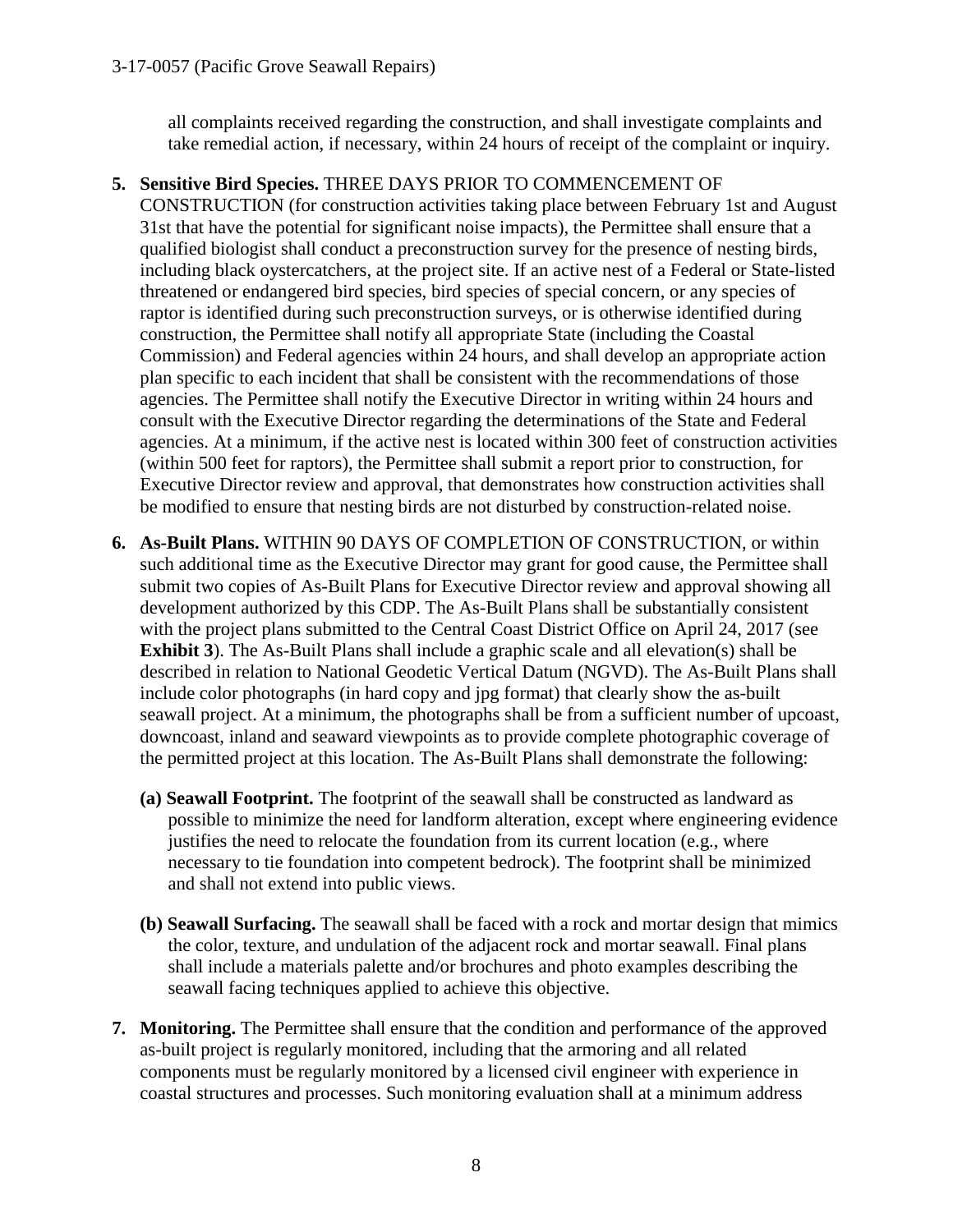whether any significant weathering or damage has occurred that would adversely impact future performance, and identify any structural damage requiring repair to maintain the approved as-built project in its approved and/or required state. A monitoring report prepared by a licensed civil engineer with experience in coastal structures and processes, and covering the above-described evaluations, shall be submitted to the Executive Director for review and approval at the time the reauthorization of the project is required (see **Special Condition 1).** The monitoring report shall provide for evaluation of the condition and performance of the proposed project, and shall recommend any necessary maintenance, repair, changes or modifications.

- **8. Future Maintenance Authorized.** This coastal development permit authorizes future armoring maintenance and repair subject to the following:
	- **(a) Maintenance.** "Maintenance and repair," as it is understood in this special condition, means development that would otherwise require a CDP whose purpose is to maintain the coastal bluff protection and all related components in their approved state.
	- **(b) Other Agency Approvals.** The Permittee acknowledges that this maintenance condition does not obviate the need to obtain authorization from other agencies for any future maintenance and/or repair episodes.
	- **(c) Maintenance Notification.** At least 30 days prior to commencing any maintenance event, the Permittee shall notify, in writing, planning staff of the Coastal Commission's Central Coast District Office. The notification shall include: a detailed description of the maintenance event proposed; any plans, engineering and/or geology reports describing the event; a construction plan that complies with all aspects of the approved construction plan as described above; identification of a construction coordinator and his/her contact information (i.e., address, phone numbers, etc.) as described above; other agency authorizations; and any other supporting documentation (as necessary) describing the maintenance event. The maintenance event shall not commence until and unless the Permittee has been informed by planning staff of the Coastal Commission's Central Coast District Office that the maintenance event complies with this CDP. If the Permittee has not been given a verbal response or sent a written response within 30 days of the notification being received in the Central Coast District Office, the maintenance event shall be authorized as if planning staff affirmatively indicated that the event complies with this CDP. The notification shall clearly indicate that the maintenance event is proposed pursuant to this CDP, and that the lack of a response to the notification within 30 days constitutes approval of it as specified in the permit. Absence of such description in the notification shall negate the automatic approval provisions of this condition. In the event of an emergency requiring immediate maintenance, the notification of such emergency episode shall be made as soon as possible, and shall (in addition to the foregoing information) clearly describe the nature of the emergency. Any proposed maintenance event that planning staff of the Coastal Commission's Central Coast District Office does not determine to be in compliance with this CDP shall require a CDP amendment or a new CDP application.
	- **(d) Maintenance Coordination.** Maintenance events shall, to the degree feasible, be coordinated with other maintenance events proposed in the immediate vicinity with the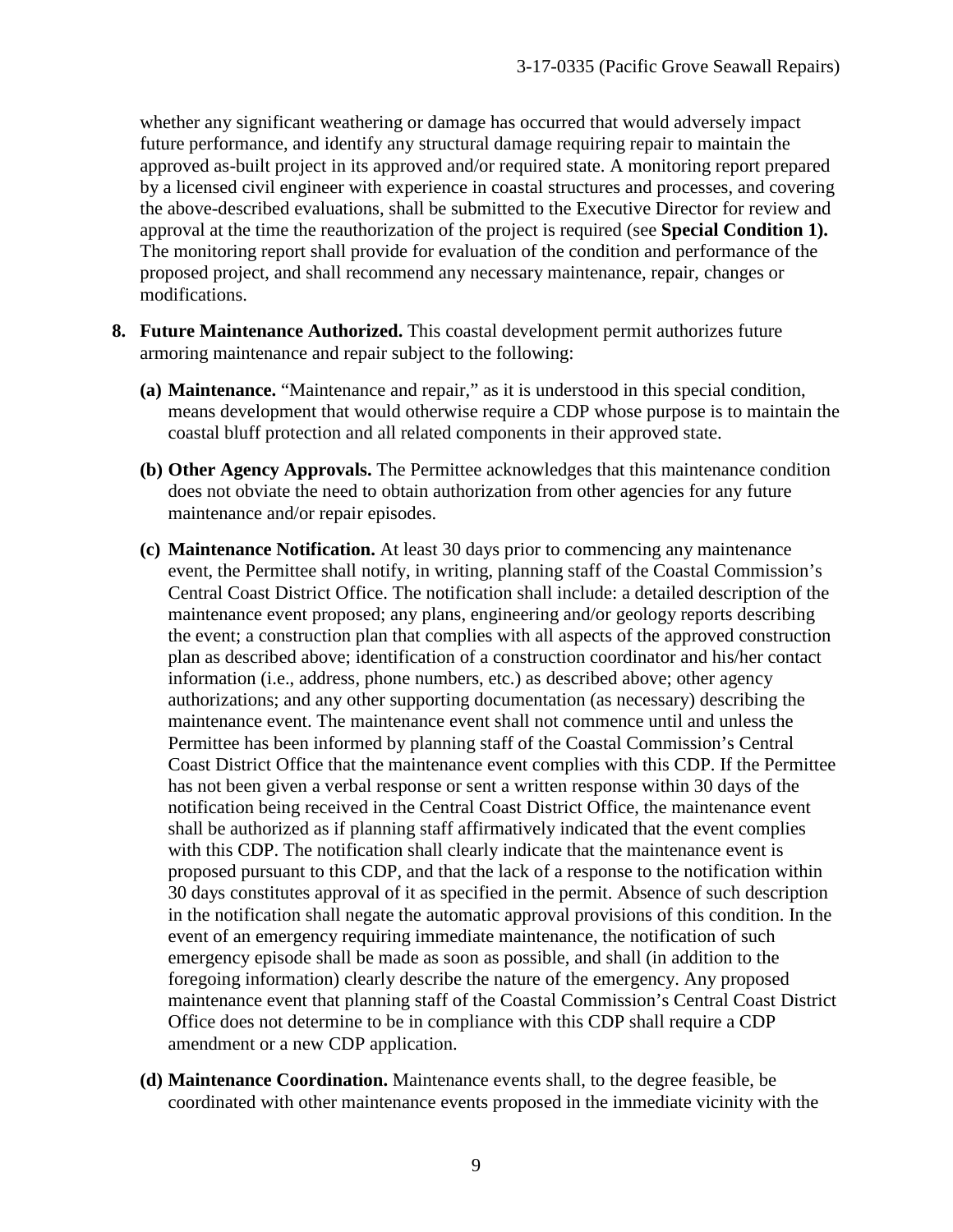goal being to limit coastal resource impacts, including the length of time that construction occurs in and around the beach and bluff area and beach access points. As such, the Permittee shall make reasonable efforts to coordinate the Permittee's maintenance events with other adjacent events, including adjusting maintenance event scheduling as suggested by planning staff of the Coastal Commission's Central Coast District Office.

- **(e) Construction Site Documents and Construction Coordinator.** All requirements set forth in **Special Condition 4** above ("Construction Site Documents & Construction Coordinator") shall apply to any maintenance event.
- **(f) Restoration.** The Permittee shall restore all rocky shore areas and all access points impacted by maintenance activities to their pre-construction condition or better at the conclusion of any maintenance event. Any native materials impacted shall be filtered as necessary to remove all construction debris from the area within three days of completion of construction. The Permittee shall notify planning staff of the Coastal Commission's Central Coast District Office upon completion of restoration activities to arrange for a site visit to verify that all restoration activities are complete. If planning staff identifies additional reasonable measures necessary to restore the affected area, such measures shall be implemented as quickly as reasonably possible.
- **(g) Emergency.** In addition to the emergency provisions set forth in subsection (c) above, nothing in this condition shall serve to waive any Permittee rights that may exist in cases of emergency pursuant to Coastal Act Section 30611, Coastal Act Section 30624, and Subchapter 4 of Chapter 5 of Title 14, Division 5.5, of the California Code of Regulations (Permits for Approval of Emergency Work).
- **(h) Duration of Covered Maintenance.** Future maintenance under this CDP is allowed subject to the above terms throughout the length of the armoring approval (see **Special Condition 1**). The Permittee shall maintain the permitted armoring in its approved state. No expansion or enlargement of the permitted armoring is allowed.
- **9. Assumption of Risk, Waiver of Liability and Indemnity.** By acceptance of this permit, the Permittee acknowledges and agrees, on behalf of itself and all successors and assigns: (i) that the site is subject to hazards from episodic and long-term shoreline retreat and coastal erosion, high seas, ocean waves, storms, sea level rise, tsunami, tidal scour, coastal flooding, and the interaction of same; (ii) to assume the risks to the Permittee and the property that is the subject of this permit of injury and damage from such hazards in connection with this permitted development; (iii) to unconditionally waive any claim of damage or liability against the Commission, its officers, agents, and employees for injury or damage from such hazards; and (iv) to indemnify and hold harmless the Commission, its officers, agents, and employees with respect to the Commission's approval of the project against any and all liability, claims, demands, damages, costs (including costs and fees incurred in defense due to such hazards of such claims), expenses, and amounts paid in settlement arising from any injury or damage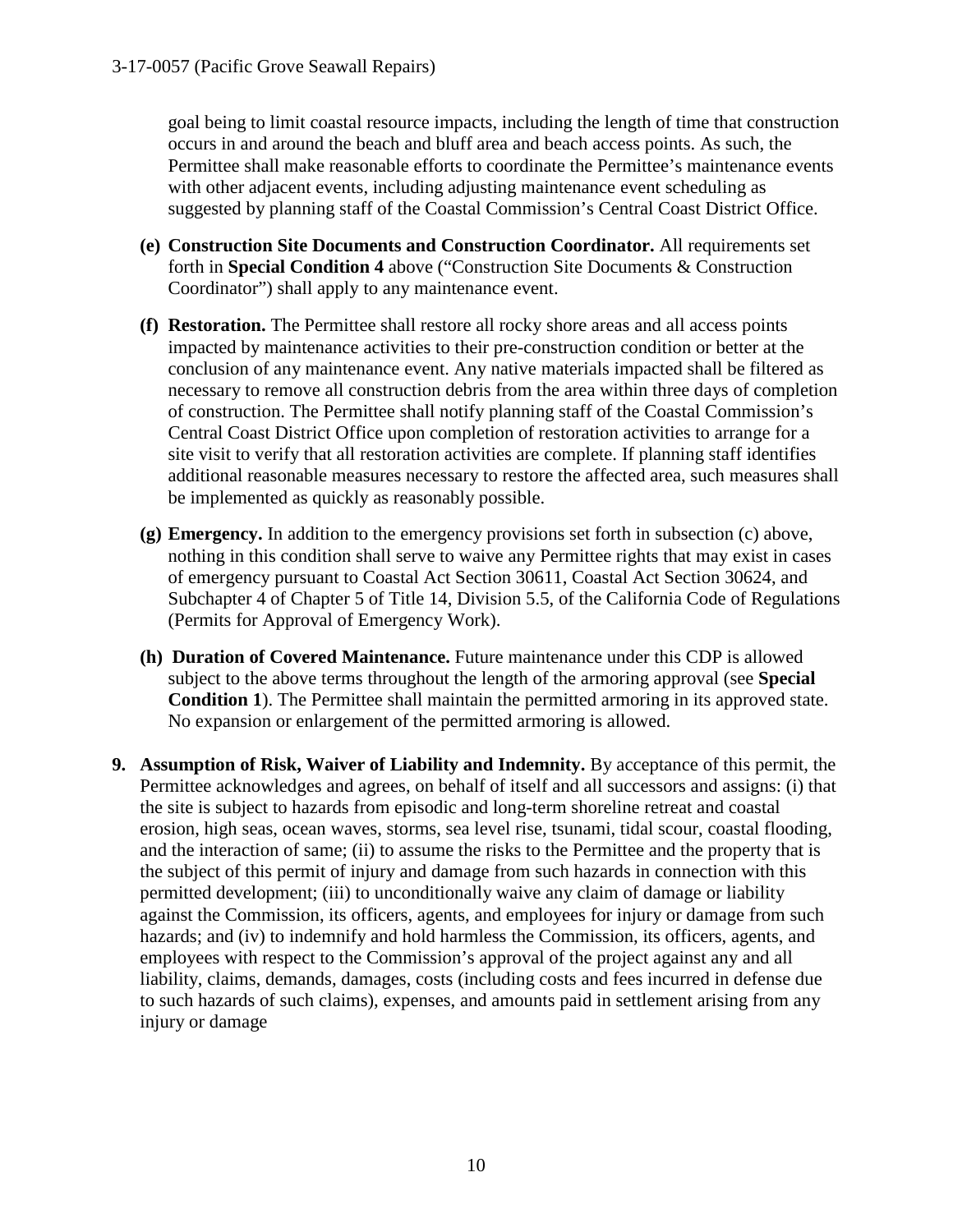# **IV. FINDINGS AND DECLARATIONS**

### **A. PROJECT DESCRIPTION**

#### **Project Location and Background**

The proposed project is located along the coastal bluff adjacent to the Pacific Grove Recreational Trail (which is a segment of the California Coastal Trail (CCT)), just downcoast of Lovers Point Park and across from 701 Ocean View Boulevard in the City of Pacific Grove (**Exhibit 1**). Pacific Grove is located on the very northern tip of the Monterey Peninsula and is a very popular visitor-serving destination given its proximity to Cannery Row, the Monterey Bay Aquarium, 17- Mile Drive, Lovers Point beach, the City's monarch butterfly sanctuary, the CCT, and the Asilomar State Park Conference Grounds, all of which make Pacific Grove an ideal destination for coastal access and recreation.

The primary segment of the Pacific Grove Recreation Trail/CCT located in the vicinity of the proposed project site consists of a decomposed-granite lateral pedestrian trail located on the bluff top immediately above and adjacent to the existing rock and mortar seawall. The coastline in this area is predominantly rocky and inaccessible. The trail and public overlooks are the main public access areas along this stretch of coast, which provide expansive views of the Monterey Bay and various offshore rock formations. The offshore area is part of the California Coastal National Monument, which is managed by the Bureau of Land Management. Bicycles share the road with vehicles along Ocean View Boulevard, and numerous informal and formal access paths provide connections from Ocean View Boulevard to the main lateral segment of the CCT. Free public parking is available along both sides of Ocean View Boulevard. The coastal terrace located between Ocean View Boulevard and the bluff edge varies in width from a few feet to over 80 feet and is dominated by exotic ice plant.

The coastal bluffs in this area are subject to erosion from wave action, large ocean storm events, rainfall, runoff, natural weathering, and earthquakes. These bluffs are composed of approximately five to eight feet of marine terrace deposits that consist of fill, native soil, and sand, which sit atop relatively erosion-resistant Purisma Formation granite bedrock. The terrace deposits are protected by the approximately 150-foot-long five-foot-tall rock and mortar seawall that is keyed and grouted into the granite bedrock. This seawall was originally constructed prior to passage of the Coastal Act in conjunction with the Southern Pacific Railroad, which has since been removed, but now protects the trail and access amenities.

The seawall has previously been subject to potential failure due to various voids and sinkholes in the bedrock foundation. In 2007, the Commission approved the repair, replacement, construction, and reconstruction of shoreline armoring structures at 18 different locations along the shoreline in Pacific Grove between 1st Street and Beach Street (CDP 3-06-024), including repairs for the seawall at the project site. Specifically, that CDP allowed for plugging voids in the seawall (at different locations along the seawall) with concrete grout keyed into the bedrock and backfilling of a sinkhole with compacted soil. There were numerous conditions required by CDP 3-06-024 that the City has not met that do not directly impact this specific project area, including: annual beach profile surveys at Lovers Point, removal and restacking of riprap between 1st Street and Lovers Point, submittal of as-built plans, landscaping improvements, and submittal of monitoring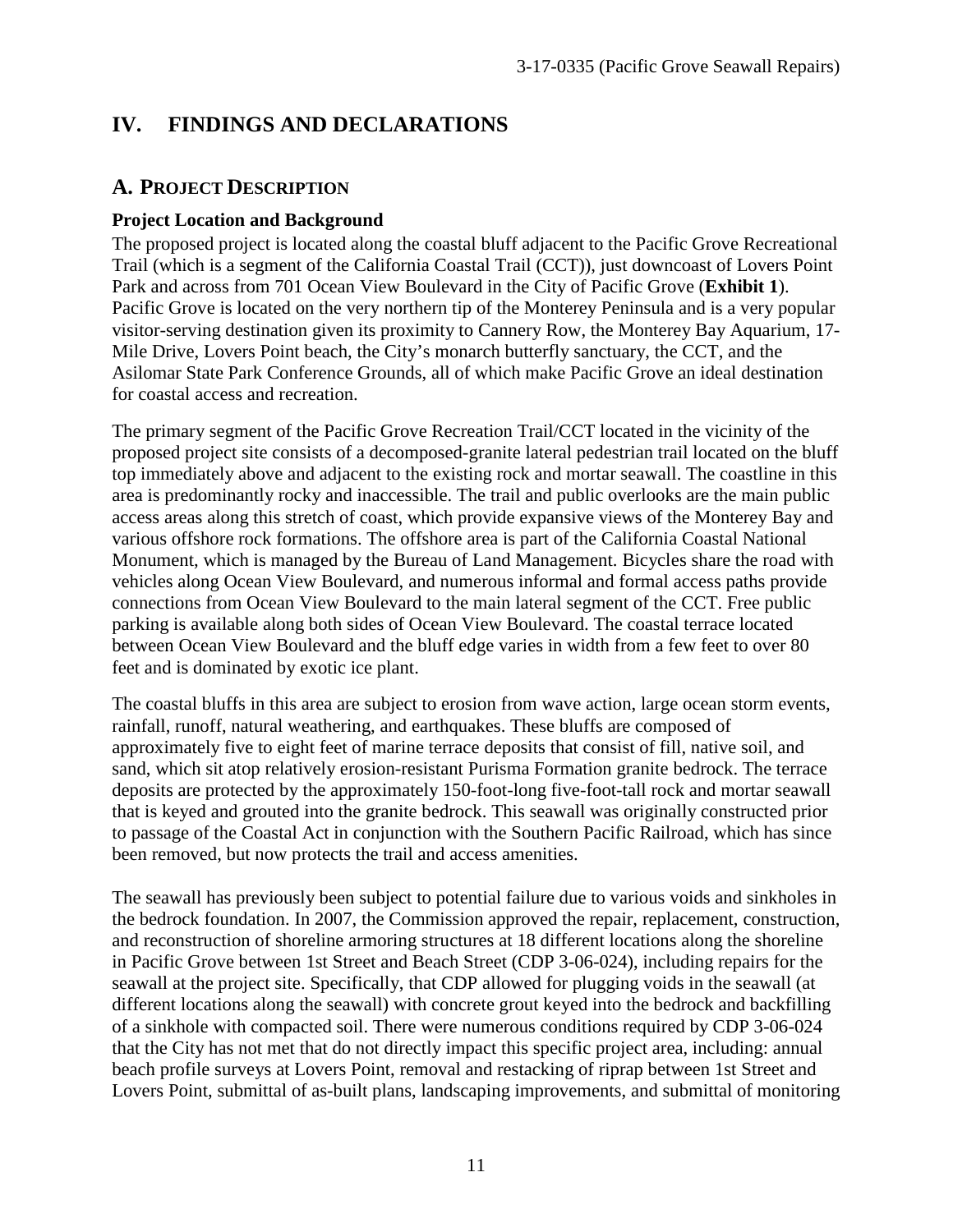reports. In addition, CDP 3-06-024 was conditioned to require the City to submit a comprehensive shoreline management plan for the entire area between 1st Street and Beach Street, which includes the area of the proposed project. The condition specifically required the shoreline management plan to include an identification of factors contributing to shoreline erosion, identification of areas at risk from shoreline erosion, identification of environmentally sensitive habitat areas in the management plan area, evaluation of the impacts of shoreline armoring on public access and sand supply, and an evaluation of alternatives to shoreline armoring, including relocation of threatened structures. The City's failure to complete the requirements of that CDP is the subject of a current enforcement investigation and violation case (V-3-17-0068). Resolution of any potential violations is expected to be achieved through the City's current planning efforts related to the current LCP update and future update of the City's certified Coastal Parks Plan.

#### **Project Description**

The proposed project includes reconstruction of approximately 31 linear feet of the existing 150 foot-long seawall and the public overlook area that were damaged from wave action during a storm on January 20, 20[1](#page-11-0)7.<sup>1</sup> Specifically, a 31-foot-long section of the seawall and the majority of the adjacent public access overlook collapsed when part of the seawall's bedrock foundation cracked and slid down the bluff face. The underlying granite bedrock foundation appears to be generally intact for the majority of the seawall's length, but portions of the bedrock foundation in the vicinity of the project site are cracked and unstable, possibly because this area of bedrock juts out seaward and is thus exposed to additional wave action. This unstable bedrock foundation poses a risk of further failure of the seawall, in addition to potential collapse of the CCT at this location. The proposed project includes removal and disposal of the damaged portions of the existing seawall, both those portions that still remain on the bluff face and those portions that have collapsed onto the rocky beach located below the seawall. Pieces of the unstable bedrock foundation will also need to be removed and relocated. Removing the cracked portions of the bedrock would allow the seawall to be keyed into stable portions of bedrock in order to provide a solid foundation for the reconstructed portion of seawall. The removed pieces of bedrock would either be relocated to the rocky beach below the seawall or used as backfill behind the reconstructed portion of the seawall. The reconstructed portion of the seawall would connect to the existing seawall on either side and would include an identical rock and mortar design. The public overlook area just inland of the seawall would be backfilled and resurfaced with decomposed granite. The City proposes to add a bench and an interpretive sign to the overlook area to provide additional public access amenities at the site (see **Exhibit 2** for photos of the existing seawall and the current damage; see **Exhibit 3** for the proposed project plans).

## **B. STANDARD OF REVIEW**

The proposed project is located within the coastal zone, but the City does not have a certified Local Coastal Program (LCP). The City's Land Use Plan (LUP) was certified in 1991, but the zoning or Implementation Plan (IP) portion of the LCP has not yet been certified. The City is currently in the process of updating its LUP and developing an IP. Because the City does not yet have a certified LCP, applicants for coastal zone development must apply to the Coastal

<span id="page-11-0"></span> $\overline{a}$ <sup>1</sup> The overlook area has been closed since the damage occurred.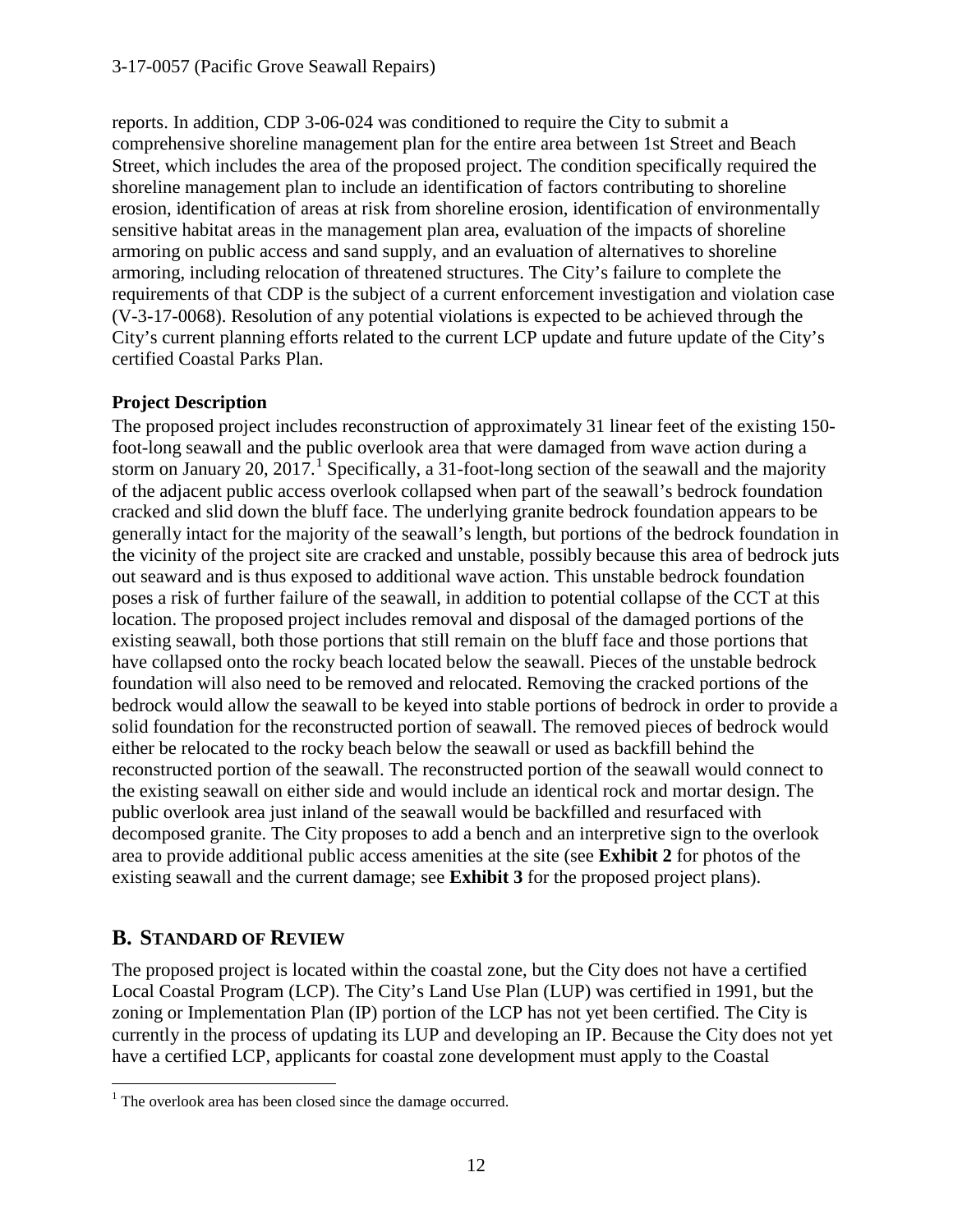Commission directly for coastal development permits. Although the certified LUP provides guidance during the review of such applications, the standard of review is the Coastal Act.

## **C. GEOLOGICAL CONDITIONS AND HAZARDS**

Coastal Act Section 30235 addresses the use of shoreline protective devices:

*30235. Revetments, breakwaters, groins, harbor channels, seawalls, cliff retaining walls, and other such construction that alters natural shoreline processes shall be permitted when required to serve coastal-dependent uses or to protect existing structures or public beaches in danger from erosion, and when designed to eliminate or mitigate adverse impacts on local shoreline sand supply. Existing marine structures causing water stagnation contributing to pollution problems and fish kills should be phased out or upgraded where feasible.* 

Coastal Act Section 30253 addresses the need to ensure long-term structural integrity, minimize future risk, and to avoid landform altering protective measures in the future. Section 30253 provides, in part:

*Section 30253. New development shall do all of the following:* 

- *(1) Minimize risks to life and property in areas of high geologic, flood, and fire hazard.*
- *(2) Assure stability and structural integrity, and neither create nor contribute significantly to erosion, geologic instability, or destruction of the site or surrounding area or in any way require the construction of protective devices that would substantially alter natural landforms along bluffs and cliffs.*

#### **Consistency Analysis**

Together, Coastal Act Sections 30235 and 30253 acknowledge that seawalls, revetments, cliff retaining walls, groins and other such structural or "hard" shoreline protection methods designed to forestall erosion often alter natural landforms and natural shoreline processes. Accordingly, 30235 provides for approval of such shoreline protective devices only when required to serve coastal dependent uses or to protect existing structures or public beaches in danger from erosion, and when designed to eliminate or mitigate adverse impacts on shoreline processes. Furthermore, 30253 requires that new development not require construction of protective devices that would substantially alter natural landforms along bluffs and cliffs. The Coastal Act provides these limitations because shoreline structures can have a variety of negative impacts on coastal resources, including adverse effects on sand supply, public access, coastal views, natural landforms, and overall shoreline beach dynamics on and off site, ultimately resulting in the loss of beaches, which are a fundamental coastal resource.

Under Coastal Act Section 30235, a shoreline-altering structure is to be approved if: (1) there is an existing structure; (2) the existing structure is in danger from erosion; (3) shoreline-altering construction is required to protect the existing endangered structure; and (4) the required protection is designed to eliminate or mitigate its adverse impacts on shoreline sand supply. The first three questions relate to whether the proposed armoring is necessary, while the fourth question applies to mitigating at least some of the impacts of the protective structure.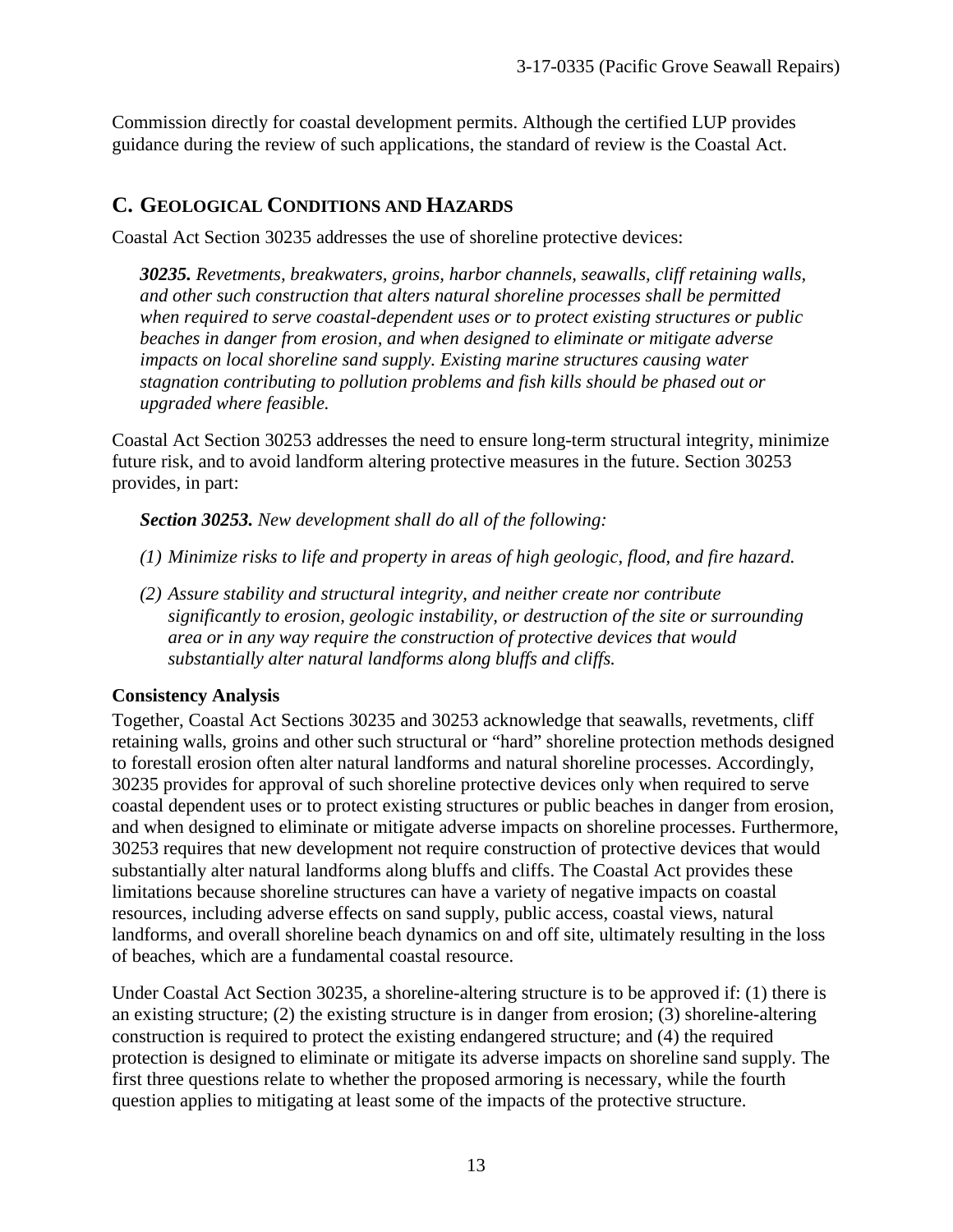#### **Existing Structure to be Protected**

The City proposes to reconstruct an approximately 31-foot-long portion of the existing 150-footlong rock and mortar seawall and provide a stable foundation for the reconstructed wall. The project is necessary to protect the existing public access overlook area (which shall also be repaired as part of the proposed project), and the adjacent existing lateral CCT segment and vertical connecting trails that are threatened by erosion and wave overtopping. The areas threatened by such erosion support the lateral and vertical public access trails and associated amenities (e.g. benches and overlooks), as well as the public parking areas and road located landward of the trail system (see photo of site in **Exhibit 2**). The trail system, overlook area, parking areas, and road were all constructed prior to passage of the Coastal Act and therefore constitute existing structures that may qualify for shoreline protection for purposes of 30235. Thus the proposed repairs meet the first test of Section 30235 of the Coastal Act.

#### **Danger from Erosion**

The Coastal Act allows shoreline armoring to protect existing structures in danger from erosion (when the armoring is designed to mitigate or eliminate adverse impacts to shoreline processes), but the Coastal Act does not define the term "in danger." There is a certain amount of risk involved in maintaining development along a California coastline that is actively eroding and can be directly subject to individual events such as violent storms, large waves, flooding, earthquakes, and other coastal hazards. These risks can be exacerbated by such "systemic" factors as sea level rise and localized geography that can focus storm energy at particular stretches of coastline. Framed in this manner, it is arguable that all development along the immediate California coastline is in a certain amount of "danger." It is a matter of the degree of threat that distinguishes between erosion danger that represents an ordinary and acceptable risk which may not warrant shoreline protection under 30235, and more pressing erosion danger that requires shoreline armoring per 30235. Lacking Coastal Act definition, the Commission has historically evaluated the immediacy of any threat in order to make a determination as to whether an existing structure is "in danger." While each case is evaluated based upon its own particular set of facts, the Commission has generally interpreted "in danger" to mean that an existing structure would be unsafe to use/occupy within the next two or three storm season cycles (generally, the next few years) if nothing were to be done (i.e., the no project alternative).

As described above, the project involves reconstruction of a 31-foot section of the existing rock and mortar seawall that was originally constructed to forestall coastal erosion and wave overtopping that threatened the former Southern Pacific rail line, but which now protects the CCT and other public access amenities. This area of shoreline faces almost directly north into the predominant direction of winter time swells and is therefore highly susceptible to wave attack. According to the report of the consulting geotechnical engineer (see **Exhibit 4**), these repairs are needed because: 1) erosion of fractured bedrock has undermined the foundation of the existing seawall that acts to establish the bluff edge upon which the CCT is founded, 2) further failure of the existing seawall threatens further loss of public access areas, and 3) the undermined structures threaten public safety. The City's consulting engineer has indicated that given the extent of cracks in the underlying bedrock foundation, the existing seawall and the public access amenities it protects are at further risk of catastrophic damage or failure from a single severe storm event, which could occur in the next few storm season cycles. The City has provided photographic evidence demonstrating the extent of the fractured bedrock foundation (See **Exhibit 2**). Thus, based on the photographic evidence and the conclusions in the geotechnical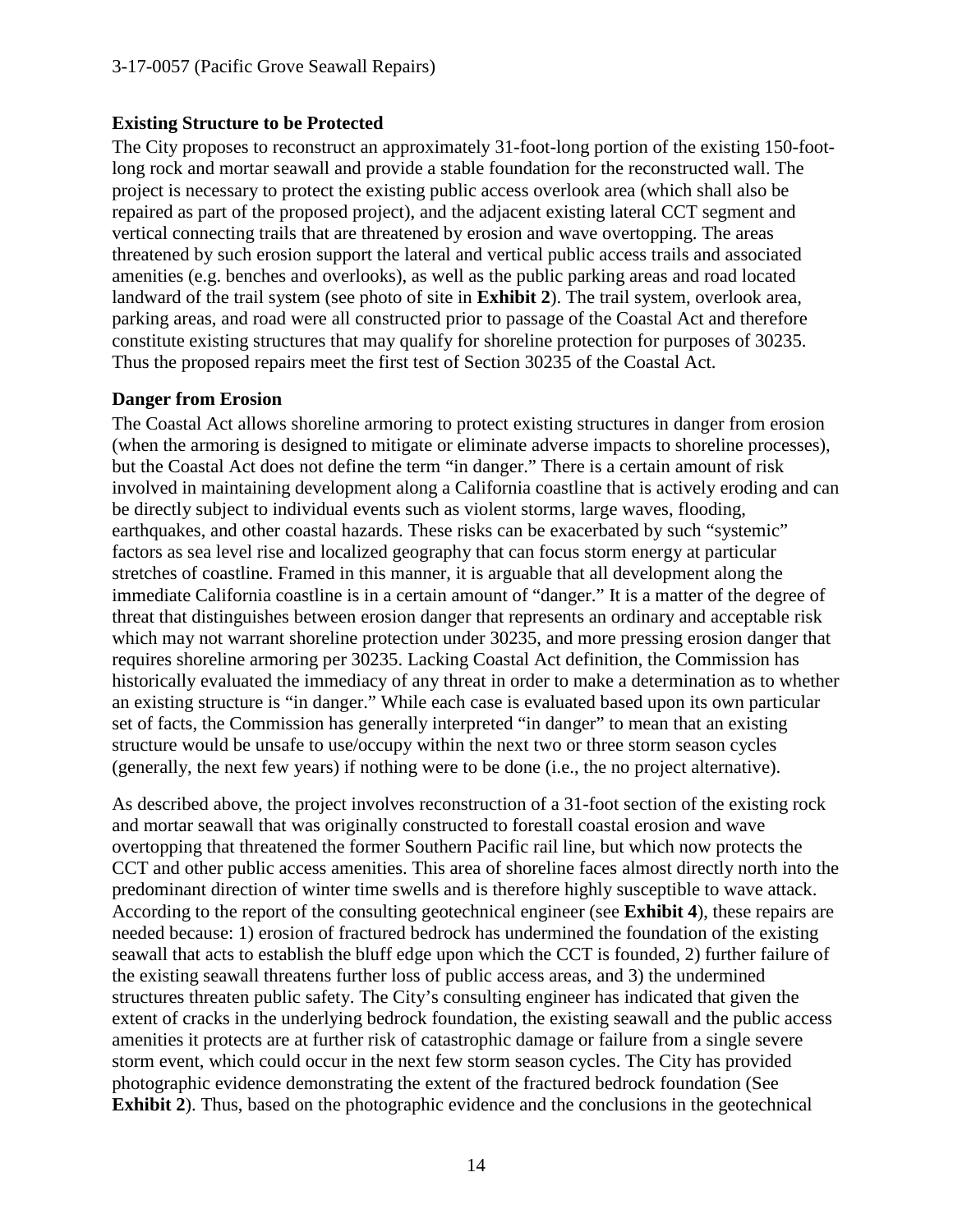report, there appears to be a significant near-term risk (within the next few years) to the undamaged portions of the seawall and the public access areas it protects.

The danger from erosion at the project site is high, and a single event could lead to loss of the coastal trail and public access amenities in this area. Therefore, staff concludes that the public access areas are existing structures in danger from erosion for purposes of Section 30235.

#### **Feasible Protection Alternatives to a Shoreline Structure**

The third Section 30235 test that must be met is that the proposed armoring must be "required" to protect the existing threatened structure. In other words, shoreline-altering armoring may be allowed if it is the only feasible alternative capable of protecting the structure (subject to the other elements of 30235). Coastal Act Section 30108 defines feasibility as "capable of being accomplished in a successful manner within a reasonable period of time, taking into account economic, environmental, social, and technological factors." When read in tandem with other applicable Coastal Act policies cited in these findings, this Coastal Act Section 30235 evaluation is often conceptualized as a search for the least environmentally damaging feasible alternative that can serve to protect existing endangered structures. Other alternatives typically considered in lieu of construction of a shoreline protective device include: the "no project" alternative; relocation of threatened structures; drainage and vegetation measures on the blufftop; and combinations of each.

#### *No Project Alternative*

Based on the geotechnical report (**Exhibit 4**), erosion from direct wave attack and wave run-up will continue unabated in the area of the damaged portion of the seawall, leading to further undermining of the foundation of the adjacent undamaged portions of the seawall. The report concludes that a single storm event could lead to failure of large portions of the existing seawall, rapid erosion of the coastal terrace deposits that the seawall protects, and sudden complete loss of the public overlook area (which has already been severely damaged) and the adjacent coastal trail. Erosional processes would continue until all earthen materials or bedrock are removed from beneath the seawall and it collapses, taking with it portions of the upper bluff and the public amenities constructed on top of the bluff. Under this scenario, the current alignment of the extremely popular coastal trail in this area would have to be closed to prevent injury to users and redirected inland. In short, the no project alternative is not a feasible alternative because it does not accomplish the intended goal of protecting the existing structures in a successful manner. As a consequence, the risk to the coastal trail system and associated public access amenities is sufficient to rule out this option.

#### *Soil, Vegetation, and Improved drainage*

Due to the site conditions, the use of soil and vegetation and drainage improvements to help stabilize the bluffs would be insufficient to protect the existing coastal trail system and public access amenities. The potential danger to these public access components is almost entirely due to wave impact and overtopping from high intensity storm events. The overlook area and coastal trail are immediately adjacent to the bluff edge and there is simply not enough space to create a more stable setback area through such "soft" alternative measures alone. Of course, such options could and should be incorporated into any potential alternatives, but on their own would be insufficient to protect the existing and endangered public access amenities in this case. Therefore, such soft alternatives are not considered feasible in this case.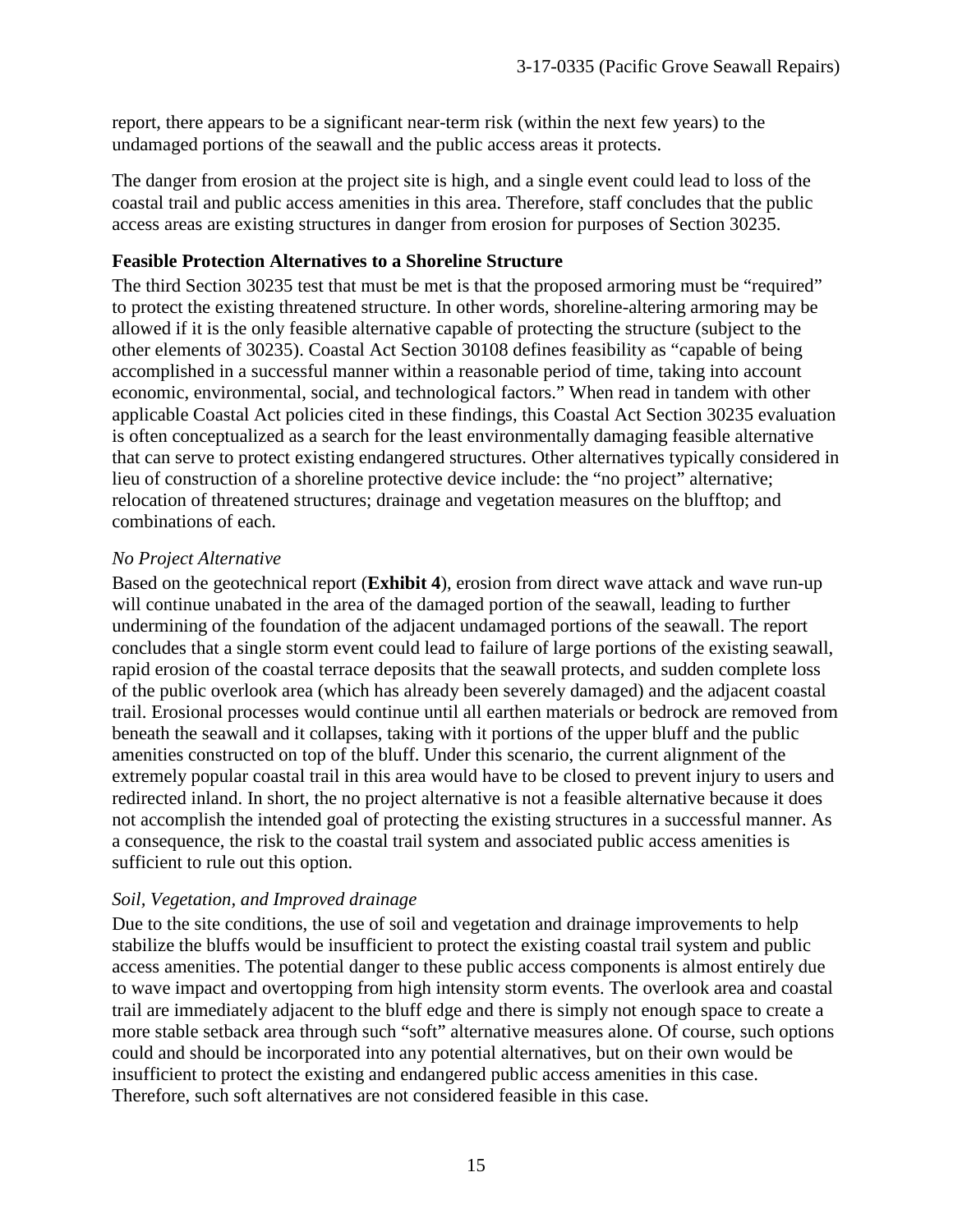#### 3-17-0057 (Pacific Grove Seawall Repairs)

#### *Relocation*

Although some areas of the CCT in Pacific Grove are located in a narrow space between the bluff edge and Ocean View Boulevard, in the vicinity of the proposed project the coastal trail diverges from the road seaward. Specifically, in this location the bluff edge is separated from the road by a broad coastal terrace that is landscaped with exotic ice plant. The coastal trail and public access overlook are located approximately 80 feet seaward of the road. Relocation of the trail and the overlook closer to Ocean View Boulevard could potentially be a feasible alternative to the proposed reconstruction of the damaged portion of the seawall at this site in that relocation will accomplish the intended goal of protecting the existing structures in a successful manner. However, partial relocation of the coastal trail and public access amenities directly at threat due to the failed 31-foot portion of the seawall would have the unintended consequence of undermining the stability and integrity of the remaining portions of the seawall as well as the public access amenities that the larger seawall is intended to protect. If left in the current state of disrepair, the undermined bedrock on which the remaining seawall sits has the potential to collapse from a single storm event, which would cause large portions of the seawall to fail. This would expose the upper bluff terrace deposits to direct wave attack and accelerated erosion, which could ultimately result in a large episodic erosion event. Both sides of the existing undamaged portions of the seawall would continue to be compromised due to the 31-foot gap in the seawall that has resulted in bluff materials being directly exposed to wave attack and accelerated erosion. The consequences of failing to undertake the proposed repairs in the short term are not known, but potentially significant. Although it could be a longer period of time before the roadway, public parking areas, and associated utilities become threatened; the reduction in the width of the coastal terrace and the potential destabilizing effect of a larger seawall failure could severely limit opportunities for public access and recreation amenities on the seaward side of Ocean View Boulevard.

Relocation of the trail in the surrounding area may be feasible at some point in the future. However, relocation of even a small part of the trail would require a long-term planning effort, further assessment of the structural integrity of the remaining portions of the seawall, study of the potential edge effects of a 31-foot gap on the remaining seawall, impacts to the stability of the terrace deposits, evaluation of the impact of potential removal of the entire seawall, and further analysis with regard to biological and marine resource impacts. As described above, feasibility is defined in the Coastal Act as "capable of being accomplished in a successful manner within a reasonable period of time, taking into account economic, environmental, social, and technological factors." The further planning and studies with regard to relocation of the trail would be extensive and time consuming. In the meantime, delaying the proposed repairs to a relatively small 31-foot section of the existing 150-foot-long seawall could lead to further failure of the seawall, the loss of public access amenities, and unknown environmental impacts. In other words, planning for relocation of the entire trail cannot be accomplished in a successful manner within "a reasonable period of time." As such, relocation of the trail is not considered to be a feasible alternative to the needed repairs in the short term and reconstructing the damaged 31 foot-long section of the existing seawall is prudent to prevent the immediate dangers described above.

However, future evaluation could reveal that relocation of the trail and public access amenities, along with removal of the entire seawall and restoration of the area, is a viable and less environmentally damaging alternative than keeping the seawall in place indefinitely.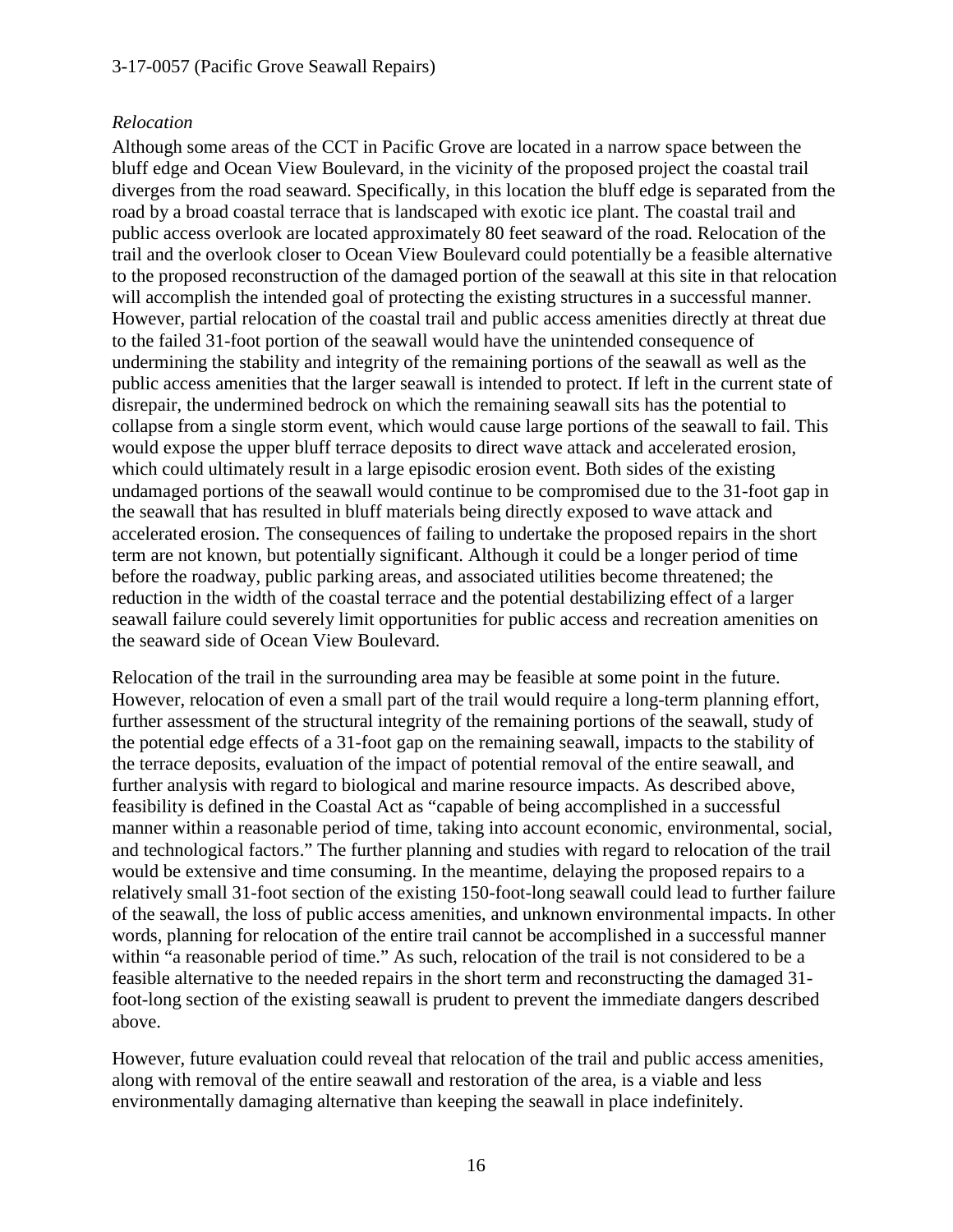Unfortunately, the City failed to complete the shoreline management plan that was required under CDP 3-06-024, which would have helped inform a decision on appropriate alternatives for this proposed project. However, the City has shown a renewed commitment to conduct the longterm planning that is needed to comprehensively study the Pacific Grove shoreline. The City is currently updating its LCP to address coastal hazards and provide the framework for responding to those hazards. For example, the City has recently undergone a study for the area around Point Pinos Lighthouse and identified managed retreat as the preferred alternative to further armoring at that location. Additionally, the City has indicated its commitment to updating its certified Coastal Parks Plan, which will provide site-specific analysis of the entire City shoreline.<sup>[2](#page-16-0)</sup> However, because the City failed to complete the shoreline management plan required by CDP 3-06-024 and thus the feasibility of alternatives to shoreline armoring at the project location is unknown, **Special Condition 1** limits authorization of this project for a period of five years to allow the City to complete a study of the shoreline in the vicinity of the project site. Limiting the duration of the authorization will also ensure that the current reconstruction of a portion of the seawall and repair of the overlook will not prejudice future alternatives analyses and relocation options for the area near the project site, i.e. the coastline between Lovers Point and the intersection of Sea Palm Avenue and Ocean View Boulevard (see **Exhibit 2**). The City agrees that five years is a reasonable time for the City to complete the shoreline study for this area of Pacific Grove coastline. The results of this study will also be used as a part of the update of the citywide comprehensive Coastal Parks Plan. **Special Condition 1** also requires the City to submit a CDP amendment application within 90 days of completion of the shoreline study or within five years of the date of this approval, whichever comes first, to either reauthorize the approved armoring or remove the approved armoring and appropriately restore the affected area. **Special Condition 1** thus ties the continued existence of this segment of seawall beyond five years to the completion of a more robust study of the shoreline in the vicinity of the project site, while still allowing the City to undertake the proposed reconstruction of this segment of seawall, which is necessary to prevent the loss of public access and the potential environmental damage of a sudden seawall failure in the short term.

#### *Alternatives Conclusion*

Because there are currently no feasible non-structural alternatives, shoreline protection is needed along the bluff in order to protect the structural elements of the public recreational system provided in this area. The project consists of removing undermined sections of a portion of the existing seawall and unstable portions of the granitic bedrock foundation, then reconstructing the walls and setting them into more stable areas of bedrock. This design has proven to be a competent foundation for seawalls in the project vicinity (some of which were constructed 100 years ago) as demonstrated by their efficacy and longevity. As opposed to new seawall construction, the proposed project includes reconstruction of a 31-foot section of an existing 150 foot-long seawall. The proposed reconstruction does not increase the length of the existing shoreline armoring but instead merely replaces a portion of a previously constructed seawall that was damaged by wave action and storms. The proposed design for repairs and reconstruction of the existing seawall therefore represents the minimal amount of development needed to ensure that the seawall continues to function as designed and to prevent further loss of public access amenities. Based on a review of feasible alternatives, the proposed reconstruction represents the

<span id="page-16-0"></span> $\overline{a}$ <sup>2</sup> This fiscal year, the City has dedicated \$250,000 toward an update of the Coastal Parks Plan.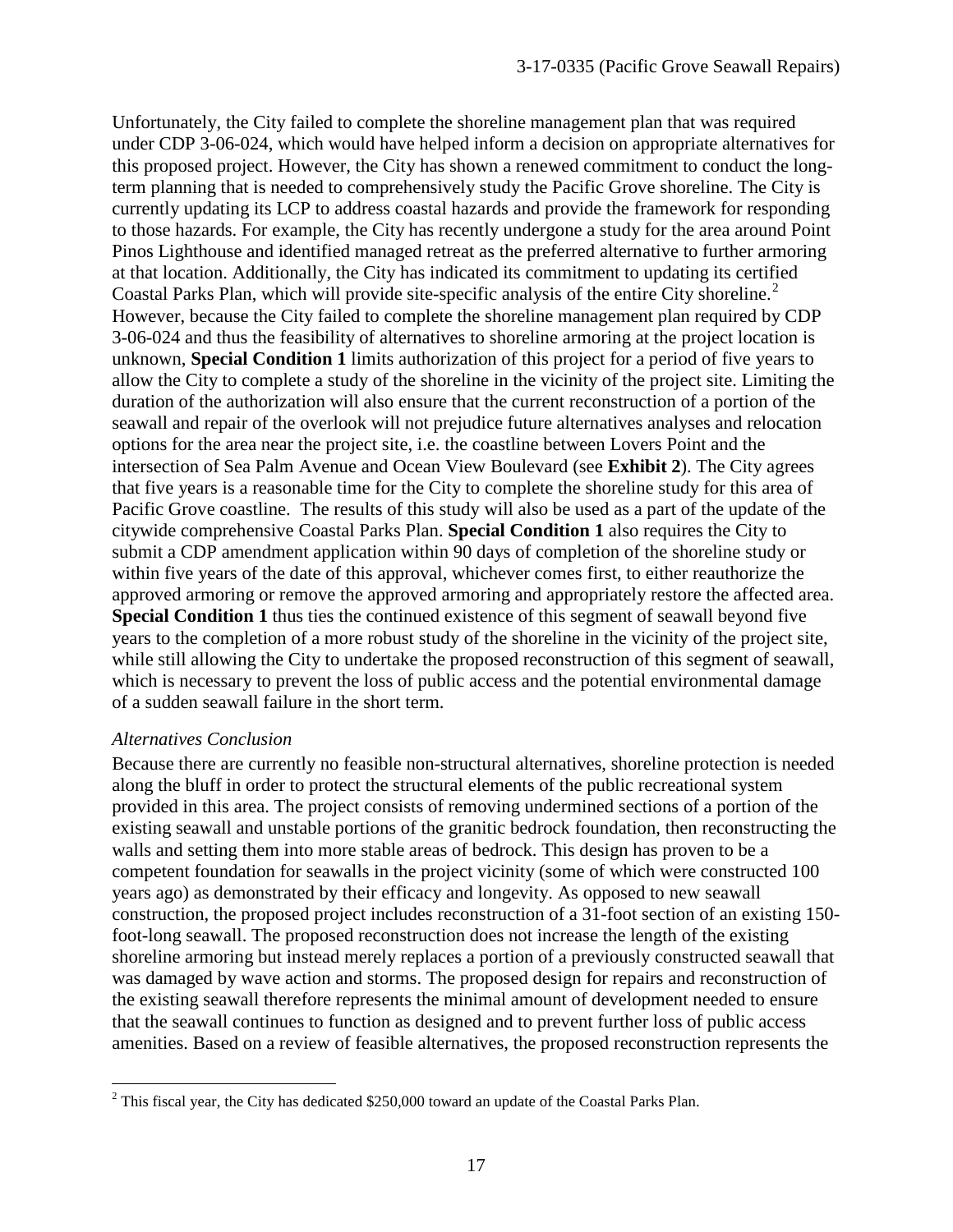least damaging feasible alternative currently available to protect existing coastal access trails and other public access amenities.

As discussed above, other alternative options are not feasible under the Coastal Act, and the proposed coastal protection is required to protect the existing structures that support public access and recreation at the project site. Thus, the project meets the third test of Section 30235 of the Coastal Act.

#### **Sand Supply Impacts**

The fourth test of Section 30235 that must be met for Commission approval is that shoreline structures must be designed to eliminate or mitigate adverse impacts to local shoreline sand supply.

#### *Shoreline Processes*

Natural shoreline processes affecting the formation and retention of sandy beaches can be significantly altered by the construction of shoreline armoring structures because bluff retreat is one of several ways that beach quality sand is added to the shoreline, and is also one of the critical factors associated with beach creation/retention. Bluff retreat and erosion are natural processes that result from many different factors including erosion by wave action causing cave formation, enlargement and eventual collapse of caves, saturation of the bluff soil from groundwater causing the bluff to slough off, and natural bluff deterioration. Shoreline armoring directly impedes these natural processes.

Some of the effects of engineered armoring structures on the beach (such as scour, end effects and modification to the beach profile) are temporary or are difficult to distinguish from natural actions that modify the shoreline. Others are more qualitative (e.g., impacts to the character of the shoreline and visual quality). Some of the effects that a shoreline structure may have on natural shoreline processes can be quantified, however, including: (1) the loss of the beach area on which the structure is located; (2) the long-term loss of beach that will result when the backbeach location is fixed on an eroding shoreline; and (3) the amount of material that would have been supplied to the beach if the back-beach or bluff were to erode naturally.

The subject site is located along the northeast facing shoreline of Pacific Grove, which is exposed to northerly winter wave energy. The shoreline is comprised of a series of granitic rock points and outcrops separated by small embayments and coves (see photos in **Exhibit 2**). Periods of high wave activity, littoral drift, and wind-driven waves move sand, rock, and debris in and out of the more prominent embayments. Yet there are only three notable locations of sandy beach within 1.5 miles of the project site. The most significant of these is the year-round beach known as Lovers Point. Two additional pocket cove beaches can be found east of Lovers Point, though the presence of these beaches is subject to seasonal and tidal variation. Another small pocket of sand sometimes forms in the bend in the shoreline where Sea Palm Avenue intersects Ocean View Boulevard, although the presence of beach sand at that location is dependent on tide and time of year. The project area is dominated by narrow rocky, gravelly areas that are either inaccessible or under water during much of the tidal cycle, i.e. there is no beach at the project site.

#### *Encroachment on the Beach*

Shoreline protective devices are all physical structures that occupy space. When a shoreline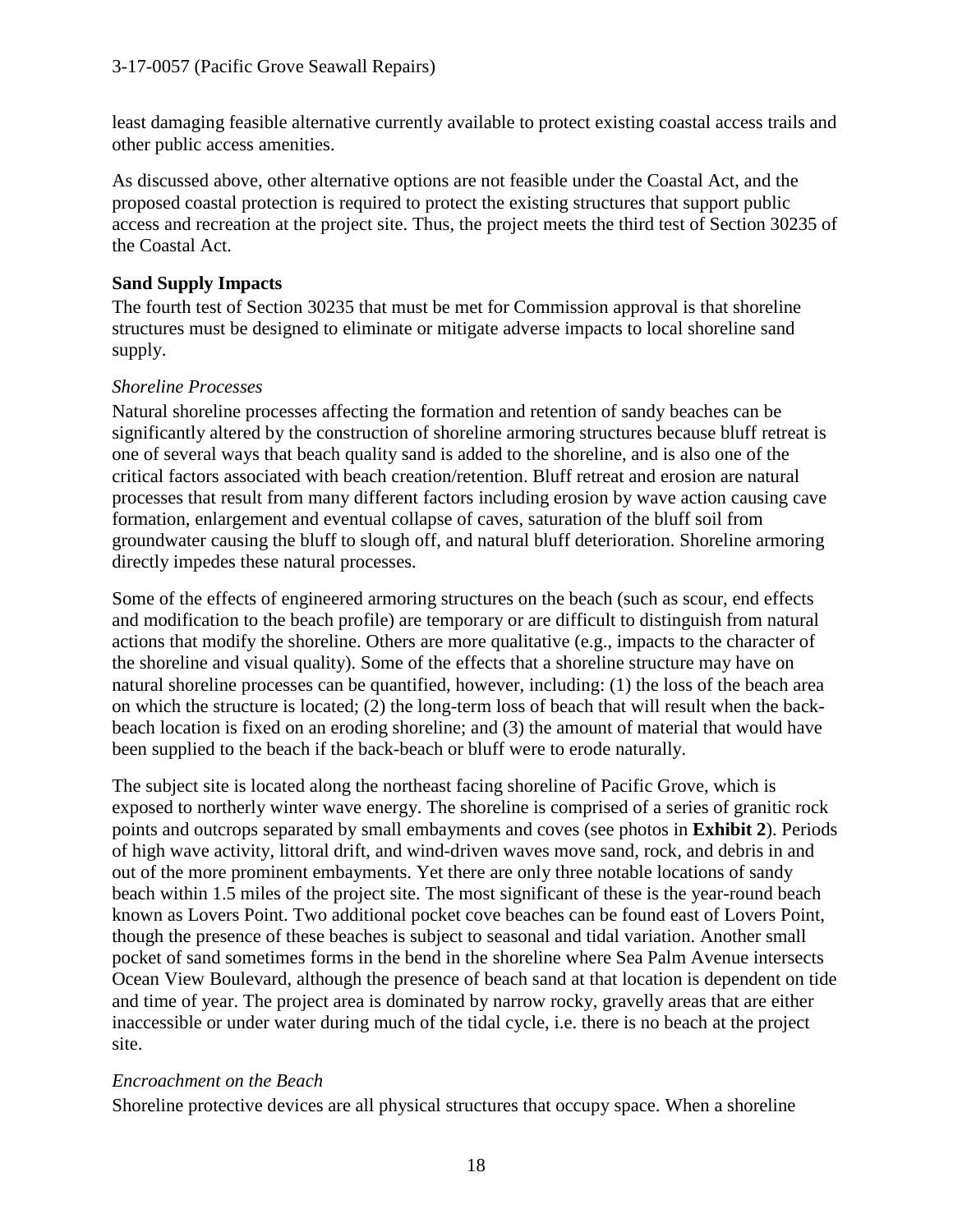protective device is placed on a beach area, the underlying beach area cannot be used as beach. This generally results in a loss of public access as well as a loss of sand and/or areas from which sand generating materials can be derived. The area where the structure is placed will be altered from the time the protective device is constructed, and the extent or area occupied by the device will remain the same over time, until the structure is removed or moved from its initial location. The area located beneath a shoreline protective device, referred to as the encroachment area, is the area of the structure's footprint.

The City has proposed to reconstruct a 31-foot-long, three-foot-thick section of previously damaged seawall, which would occupy approximately 75 square feet of space. This section of seawall would not be placed directly on sandy beach but rather would be constructed atop existing granite bedrock. While there are easily identifiable access and recreational issues associated with encroachment onto usable beach space, the access and recreational impacts of reconstructing this wall atop granite rock in this particular location are less clear. The surrounding rocky areas do not provide the same type of easily accessible space and recreational opportunities as provided by sandy beach areas. Indeed, the main recreational activities around the project site are the visual and lateral access provided on the marine terrace deposits, which the seawall is designed to protect. Although granite rock does not provide the same type of quantifiable impacts to access, there are nevertheless access impacts associated with placing a structure atop the natural shoreline and preventing access to this area of rock, which must be mitigated (as discussed above regarding the City's proposal to undertake the long-term shoreline study, as well as further discussed below).

#### *Fixing the Back Beach*

Where the shoreline is eroding and armoring is installed, the armoring will eventually define the boundary between the sea and the upland. On an eroding shoreline, a beach will exist between the shoreline/waterline and the bluff as long as sand is available to form a beach. As bluff erosion proceeds, the profile of the beach also retreats and the beach area migrates inland with the bluff. This process stops, however, when the backshore is fronted by a hard protective structure such as a revetment or a seawall.

In this case, as described above, the project is located in an area that does not contain sandy beach or other type of easily accessible shoreline area. If erosion of the marine terrace material were to continue, the less accessible granite rock would be exposed. Although these rocky areas would provide some minimal recreational benefit, the recreational and access impacts of fixing the bluff at this particular location are not easily quantifiable or identifiable.

#### *Retention of Potential Beach Material*

Beach sand material comes to the shoreline from inland areas, carried by rivers and streams; from offshore deposits, carried by waves; and from coastal dunes and bluffs, becoming beach material when the bluffs or dunes lose material due to erosion. Given that marine terraces were once beaches, much of the material in the terraces is often beach-quality sand or cobble, and is a valuable contribution to the littoral system when added to the beach. Bluff retreat and erosion is a natural process resulting from many different erosion factors and when the back-beach or bluff is protected by a shoreline protective device, the natural exchange of material either between the beach and bluff will be interrupted.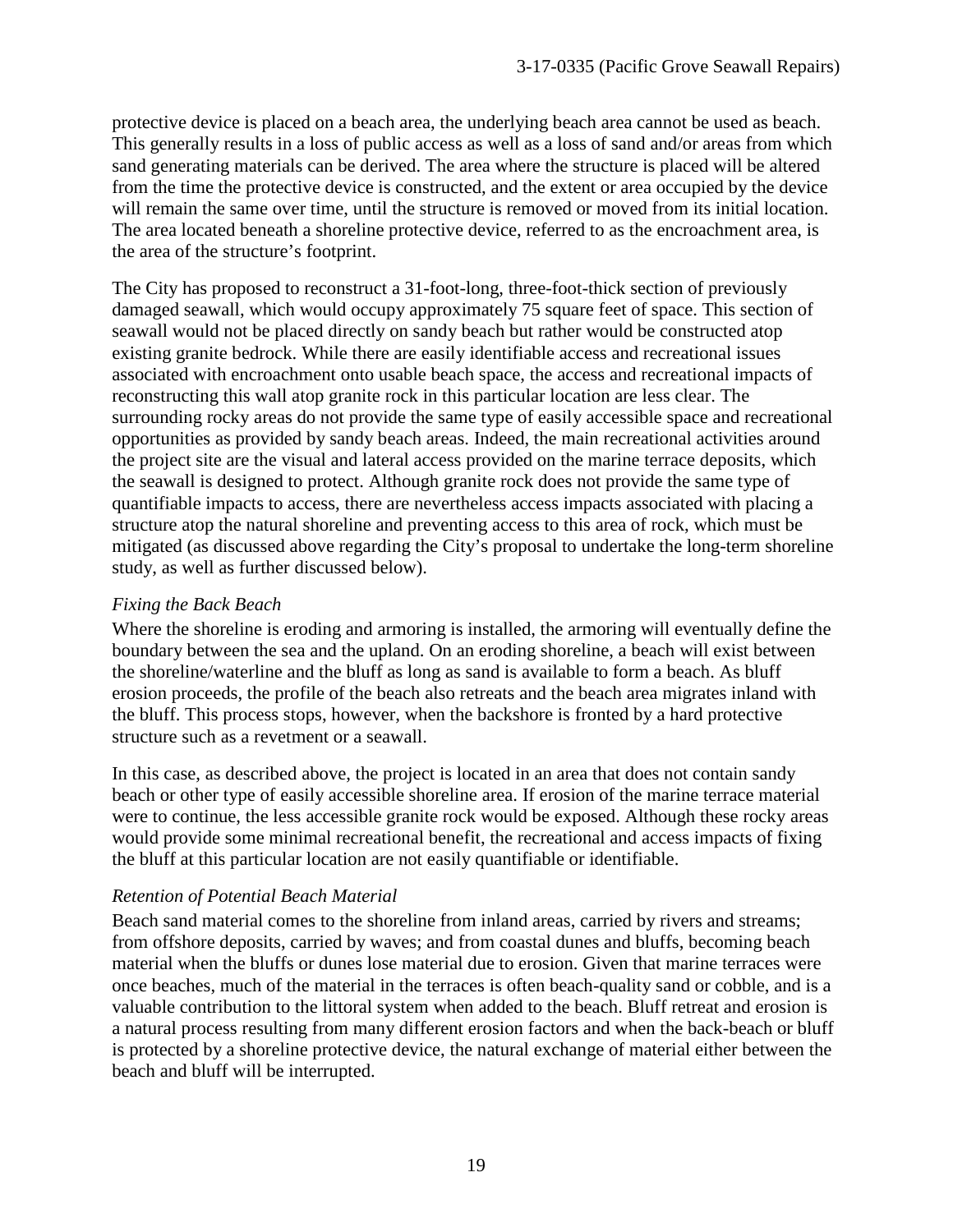#### 3-17-0057 (Pacific Grove Seawall Repairs)

There are numerous shoreline armoring structures along this entire stretch of coast. The entire point and beach area at Lovers Point Beach is armored with vertical concrete seawalls. Rock and mortar seawalls extend from just west of Lovers Point to Sea Palm Avenue, a distance of about one-quarter mile. And there are additional seawalls, beach access stairs, and parking lot retaining devices from Sea Palm Avenue to Otter Point, a distance of about one-third of a mile. While sand supply patterns are not fully understood, it anecdotally appears that the cumulative sand supply impact on local beaches from the many shoreline structures along this stretch has been negligible to date. Even with substantial winter storm events, which can remove the majority of beach sand in a single event, the substantial sandy beach areas that exist at Lovers Point and points east have been naturally and consistently replenished on a seasonal basis. The proposed reconstruction includes a 31-foot-long five-foot-tall portion of seawall. Thus, the impacts of retention of beach material due to the reconstruction of this relatively small portion of the existing seawall should be relatively minor in comparison to the overall shoreline profile in this area.

However, the long-term impacts of shoreline armoring on sand supply in the Pacific Grove area are unknown. As much as 40% of the shoreline has been armored between Lovers Point and Otter Point. The proposed project includes reconstruction of a portion of an existing seawall, which will extend the life of that structure. While it has been shown that shoreline protective devices are necessary to protect critical elements of coastal trail and associated public access amenities, alternative approaches to armoring (such as relocation and beach nourishment) should be studied and implemented (if warranted) as part of a comprehensive shoreline management plan developed for this area of the Pacific Grove shoreline. More information on the long term impact to sand supply and access is needed. Therefore, **Special Condition 1** requires completion of a long-term shoreline management plan for the Pacific Grove shoreline located in the vicinity of the project site, i.e. between Lovers Point and the intersection of Sea Palm Avenue with Ocean View Boulevard. The study must include an analysis of whether removal or retention of armoring structures is appropriate, in addition to identifying any mitigation measures necessary to offset sand supply impacts if armoring is to continue. To ensure that mitigation for the sand supply impacts of the proposed repairs are appropriately addressed (if required) within the longterm plan, **Special Condition 1** requires reauthorization of this project after five years.

Due to the relatively small footprint of the proposed reconstruction of a segment of the existing seawall and the five-year timeframe of this authorization, the public access and recreation impacts from any sand supply loss stemming from this approval should be minimal. Specifically, the erosion rate of marine terrace deposits around the Monterey area is approximated to be between two and four inches per year. Even assuming that the marine terrace deposits consist entirely of 100% beach quality sand, over the next five years the reconstructed section of seawall would retain less than 10 cubic yards of sand. Due to the lack of sandy beaches in this exact location and minimal amount of potential material entering the regional sand supply, access impacts would be minimized, but nevertheless require some mitigation. Because shoreline sand supply impacts translate directly into access degradation, the Commission has allowed for access improvements as mitigation (rather than a mitigation fee) where public agencies are proposing armoring to protect existing public access and recreation opportunities (rather than private structures). Despite the minor potential impacts identified above and the fact that the project protects significant public access amenities, the City has nevertheless proposed public access improvements as mitigation for the project's adverse impacts. In addition to reconstruction of the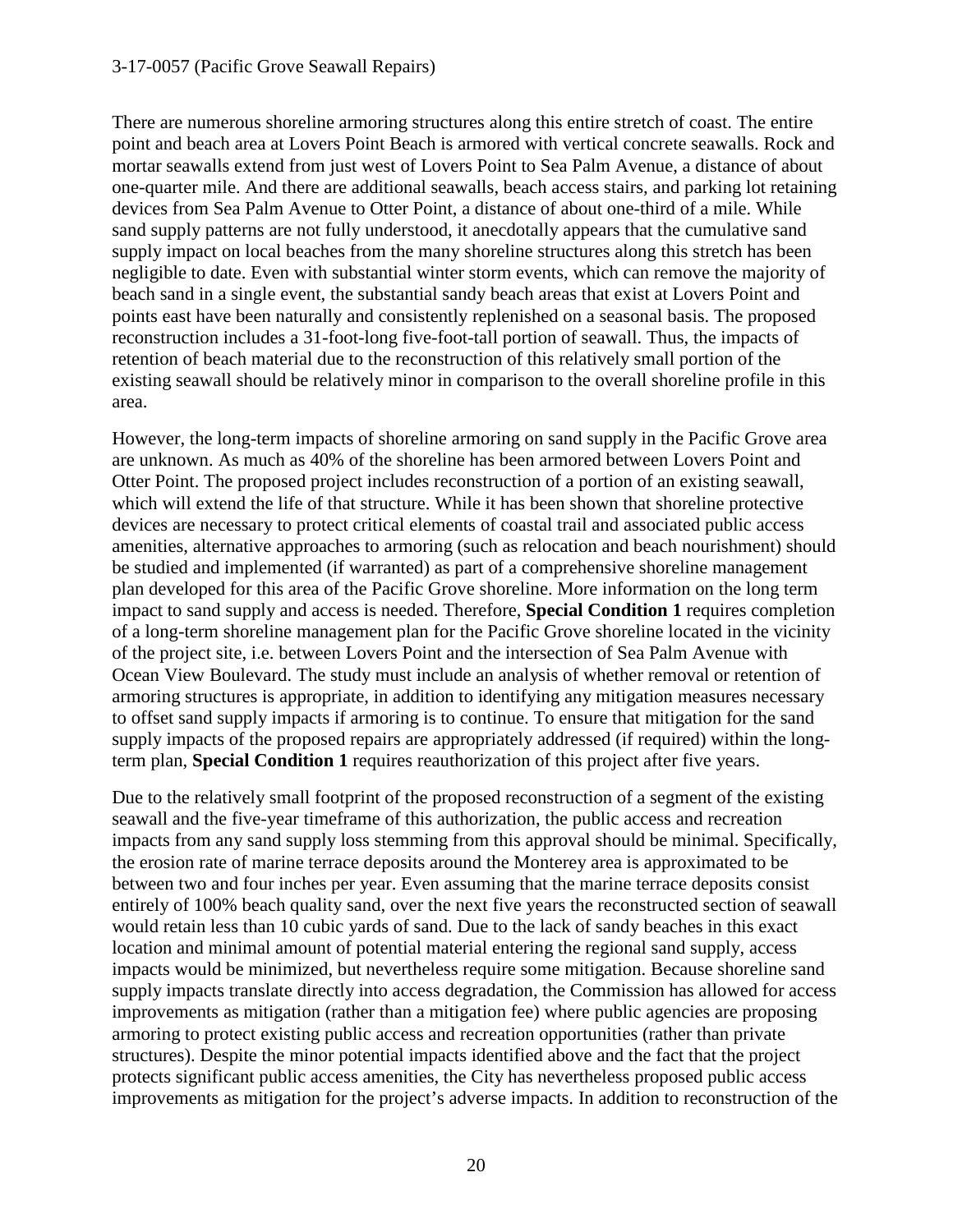public overlook area, the City has included installation of a new public bench and interpretive sign to improve recreational opportunities at the project location. **Special Condition 2** requires the City to submit a final Public Access Improvements Plan that identifies the exact location and specifications of the proposed amenities, including at least one public bench and one interpretive sign to be located in the general vicinity of the repaired overlook area. These public access improvements will mitigate any potential impacts to sand supply that result from the reconstructed seawall segment over the next five years. **Special Condition 2** further requires that the public access amenities be maintained in their approved state for the life of the project.

Thus, as conditioned to complete a long-term study of the shoreline in the vicinity of the project site, to require reauthorization of this approval after five years, and as proposed to include public access improvements to offset impacts in the short term, the project satisfies the Coastal Act Section 30235 requirements regarding mitigation for sand supply impacts, and thus also meets all Section 30235 tests for such armoring.

#### **Long-Term Stability, Maintenance, and Risk**

Coastal Act Section 30253 requires the project to assure long-term stability and structural integrity, minimize future risk, and avoid additional, more substantial protective measures in the future. For the proposed project, the primary Section 30253 concern is assuring long-term stability. This is particularly critical given the dynamic shoreline environment within which the proposed project would be placed. Also critical to the task of ensuring long-term stability, as required by Section 30253, is a formal long-term monitoring and maintenance program. If the proposed armoring were damaged in the future (e.g. as a result of flooding, land-sliding, wave action, storms, etc.), it would lead to a degraded public access condition. In addition, such damage could result in armoring debris entering coastal waters and adversely affect nearby beaches, including by creating a hazard to the public using the beaches. Therefore, in order to find the proposed project consistent with Coastal Act Section 30253, the reconstructed segment of seawall must be maintained in its approved state. Further, in order to ensure that the City and the Commission know when repairs or maintenance are required, the City must regularly monitor the condition of the subject armoring, particularly after major storm events. Such monitoring will ensure that the City and the Commission are aware of any damage to or weathering of the armoring and can determine whether repairs or other actions are necessary to maintain the armoring and the offsetting access improvements in their approved state before any necessary repairs or actions are undertaken.

To ensure that the proposed project is installed in compliance with the proposed plans and properly maintained to ensure its long-term structural stability, **Special Conditions 6 and 7**  require the submission of as-built plans and a monitoring program. The monitoring program shall provide for evaluation of the condition and performance of the proposed project and overall bluff stability, and shall recommend any necessary maintenance, repair, changes or modifications. **Special Condition 8** allows the Applicant to maintain the project in its approved state, subject to the terms and conditions identified by the special conditions. Such future monitoring and maintenance activities will be understood in relation to clear as-built plans that will be submitted by the City (**Special Condition 6**).

In terms of recognizing and assuming the hazard risks for shoreline development, the Commission's experience in evaluating proposed developments in areas subject to hazards has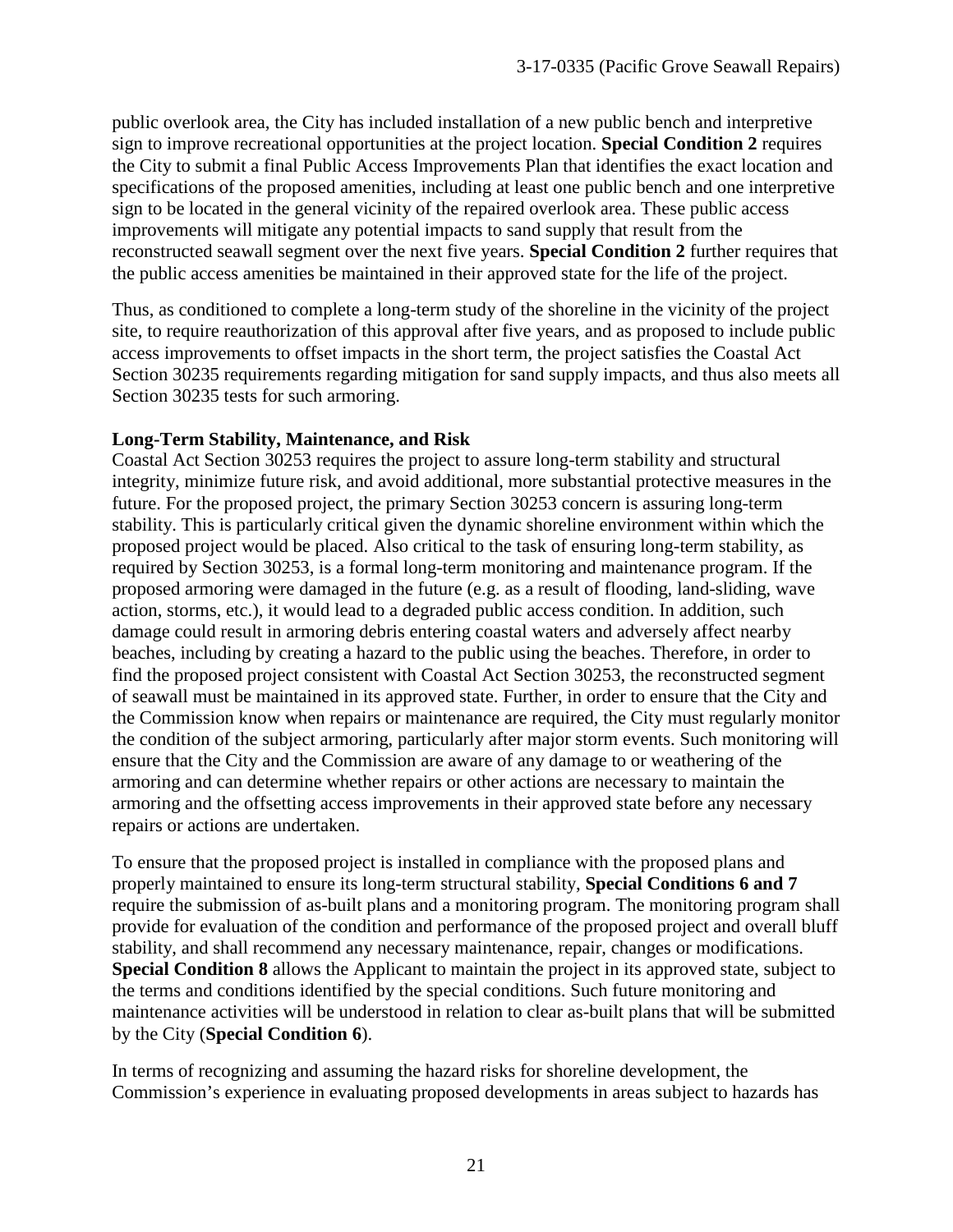been that development has continued to occur despite periodic episodes of heavy storm damage and other such occurrences. Development in such dynamic environments is susceptible to damage due to such long-term and episodic processes. Past occurrences statewide have resulted in public costs (through low interest loans, grants, subsidies, direct assistance, etc.) in the millions of dollars. As a means of allowing continued development in areas subject to these hazards while avoiding placing the economic burden for damages onto the people of the State of California, applicants are regularly required to acknowledge site hazards and agree to waive any claims of liability on the part of the Commission for allowing the development to proceed. Accordingly, this approval is conditioned for the City to assume all risks for developing at this location (see **Special Condition 9**).

#### **Geological Conditions and Hazards Conclusion**

The trail and recreational amenities are existing structures in danger from erosion in the near term. Hard armoring is the only feasible option in the short term to prevent the potential catastrophic loss of these existing structures. Reconstructing the 31-foot-long five-foot-tall portion of the damaged seawall is the least damaging feasible armoring alternative to protect the trail and recreational structures. The project has been authorized for a limited time to allow for the City to study the shoreline in the area of the project and determine whether continued armoring is the least damaging feasible alternative in the long term. Due to the project's location in an inaccessible rocky area rather than a sandy beach, impacts to public access and recreation are minimal and have been minimized as conditioned. The small footprint of the armoring and the limited length of authorization also minimize impacts to sand supply. The project includes public access improvements to offset the remaining impacts to access relating to sand supply. Conditions are included to ensure long-term stability of the project. As conditioned, the Commission finds the project consistent with Coastal Act Sections 30235 and 30253.

# **D. PUBLIC ACCESS AND RECREATION**

Coastal Act Section 30604(c) requires that every coastal development permit issued for any development between the nearest public road and the sea "shall include a specific finding that the development is in conformity with the public access and public recreation policies of [Coastal Act] Chapter 3." The proposed project is located seaward of the first through public road (Ocean View Boulevard). The following Coastal Act Sections specifically protect public access and recreation:

*30210. In carrying out the requirement of Section 4 of Article X of the California Constitution, maximum access, which shall be conspicuously posted, and recreational opportunities shall be provided for all the people consistent with public safety needs and the need to protect public rights, rights of private property owners, and natural resource areas from overuse.* 

*30211. Development shall not interfere with the public's right of access to the sea where acquired through use or legislative authorization, including, but not limited to, the use of dry sand and rocky coastal beaches to the first line of terrestrial vegetation.* 

*30213. Lower cost visitor and recreational facilities shall be protected, encouraged, and, where feasible, provided. Developments providing public recreational opportunities are*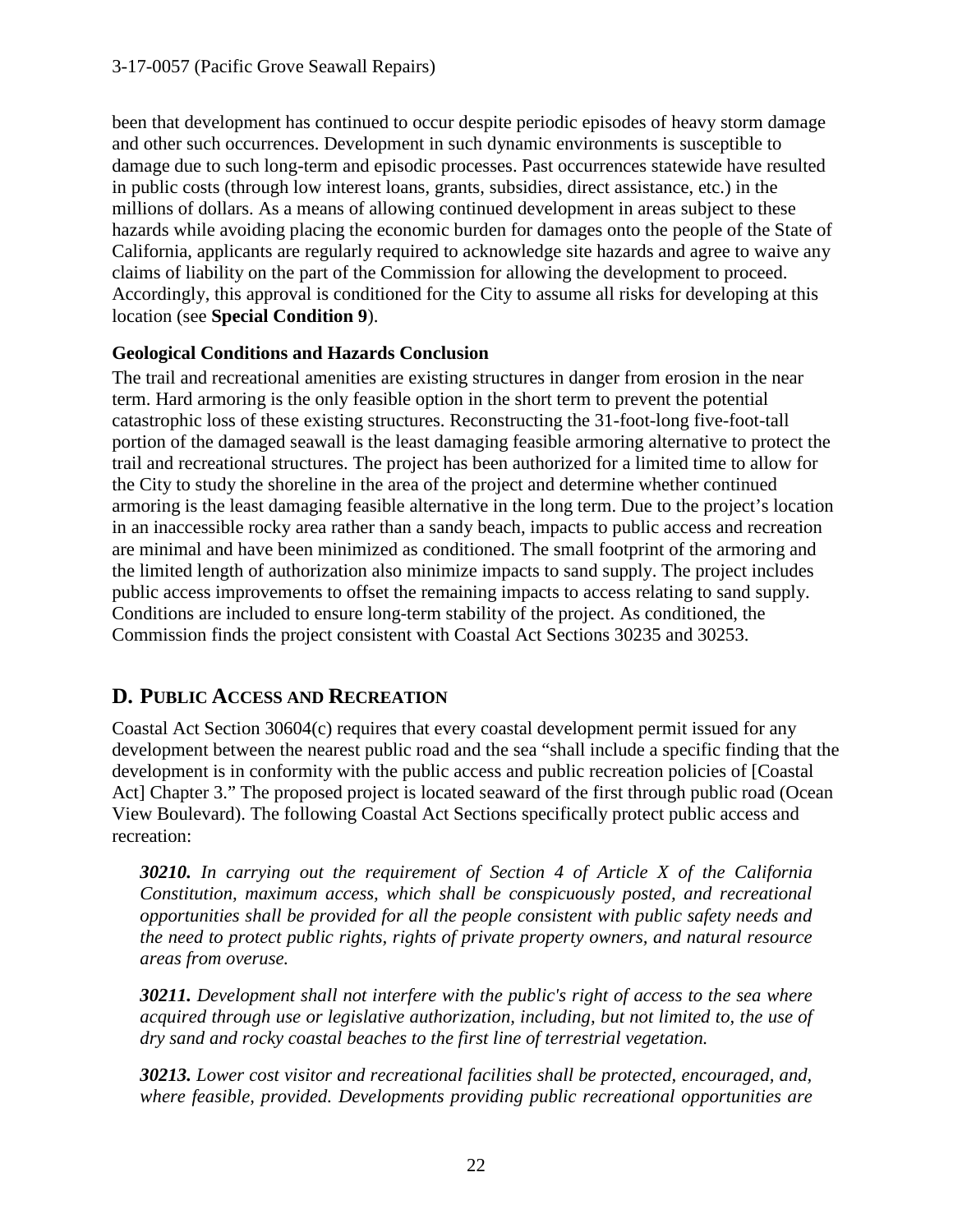*preferred. …*

*30221. Oceanfront land suitable for recreational use shall be protected for recreational use and development unless present and foreseeable future demand for public or commercial recreational activities that could be accommodated on the property is already adequately provided for in the area.* 

These overlapping policies clearly protect access to and along the shoreline and to offshore waters for public access and recreation purposes, particularly free and low cost access. The Pacific Grove shoreline between the first public road and the sea is unique in that it consists almost entirely of public land that provides extensive public access and recreational opportunities of regional and statewide significance. Proximity to Cannery Row, the Monterey Bay Aquarium, Lover's Point, Asilomar State Beach and Conference Grounds, 17-Mile Drive, and the City's monarch butterfly sanctuary make Pacific Grove an ideal destination for coastal access and recreation. The designated recreation trail that runs through the cities of Monterey and Pacific Grove is used year round and represents a major recreational and economic resource to these communities. Because of its location, orientation, scenic character, and availability to the public, the Pacific Grove Recreation Trail (a component of the CCT) is an exceptionally valuable and important public recreational site for low cost public access to the shoreline.

The proposed project includes reconstruction of a segment of an existing seawall to protect the Pacific Grove Recreation Trail, which is a segment of the Monterey Bay Sanctuary Scenic Trail that runs from Castroville to Pacific Grove in Monterey County, and is also a segment of the CCT. The project also includes repairs to the damaged public access overlook that provides expansive views of the California Coastal National Monument. The recreation trail is rather informal in this location, consisting only of a four-foot-wide decomposed-granite pedestrian path that meanders with the natural undulation of the shoreline. The blufftop terrace is relatively undeveloped with only a handful of public benches along this stretch of coast, as well as dirt pathways that provide vertical access from Ocean View Boulevard to the recreation trail. Without the proposed reconstruction of the damaged seawall segment, the bluff would continue to be undermined, which would impair coastal lateral access and diminish the value of this unique and popular coastal recreational area. The proposed seawall reconstruction will also preserve future opportunities to expand public access and recreation within the coastal terrace area between the road and the trail by protecting the trail from potential episodic erosion until a long-term shoreline management study is completed. Thus, in many ways the proposed project is consistent with Coastal Act standards that require the provision of public access and protection of low-cost visitor serving opportunities because the proposed reconstruction of the seawall and repairs to the overlook area will act to protect the access available at this location.

Nonetheless, as discussed in the sand supply findings above, as much as 40% of the shoreline in this area has been armored. The proposed project will extend the life of the existing 150-footlong seawall in this location. The long-term impacts associated with this seawall are not well understood, yet there is the potential for incremental impacts to sand supply and nearby beach recreation. Furthermore, the shoreline along the northern edge of Pacific Grove consists primarily of rocky shoreline, and thus sandy pocket beaches are rare and of limited extent. Accordingly, loss of beach area could potentially be a significant long-term cumulative impact of the extensive armoring in this location, of which the proposed project plays a part. Therefore, if the proposed project is to be approved, then mitigation for the impacts to low-cost public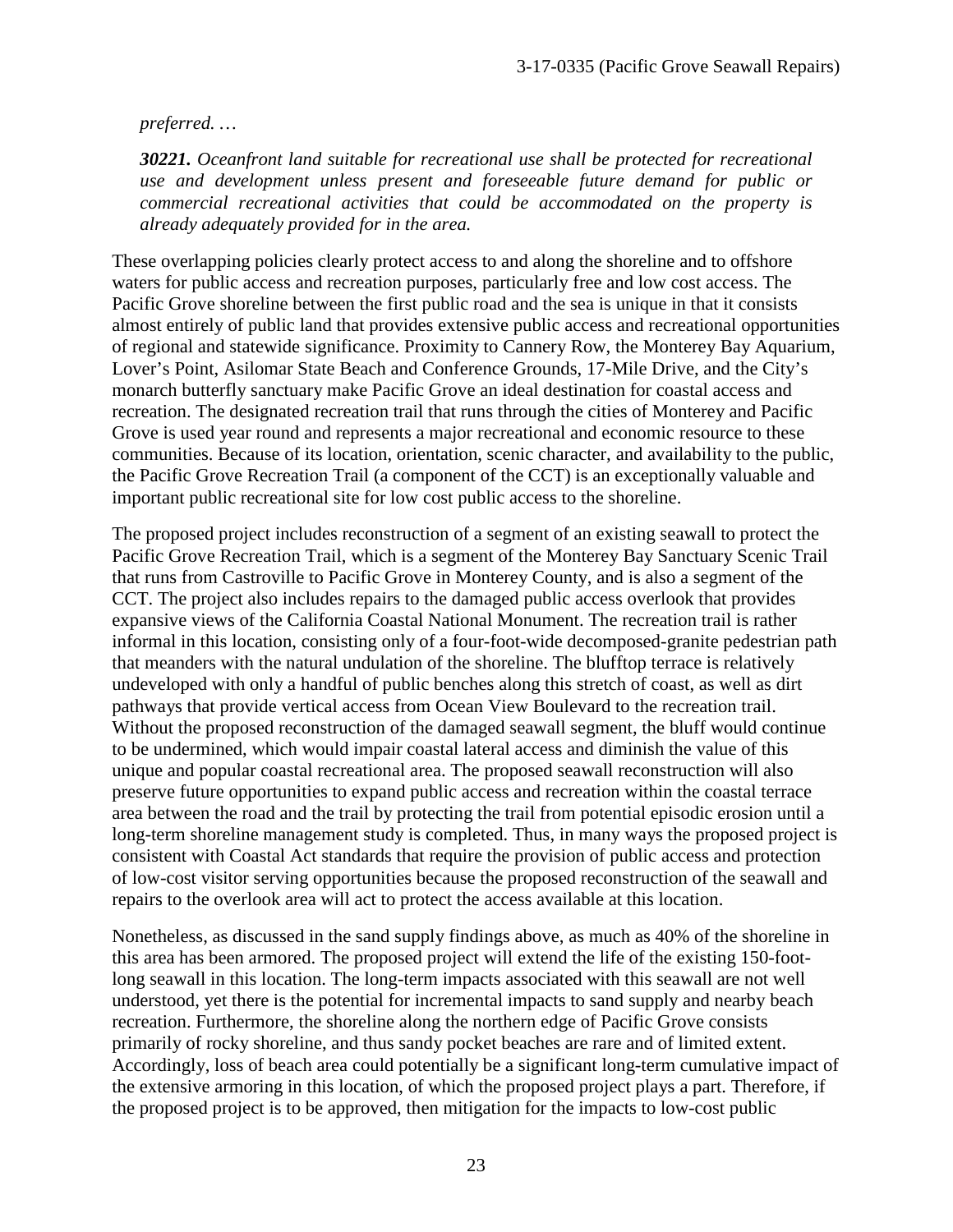#### 3-17-0057 (Pacific Grove Seawall Repairs)

recreational opportunities and coastal access with respect to regional sand supply and back beach fixing (accounting for the uncertainty of those impacts and further accounting for the public access and recreational opportunities that the proposed project does provide) is necessary.

As explained in more detail above, the public access and recreation impacts from sand supply loss stemming from this approval will be minimal due to the small footprint of the proposed seawall reconstruction and the short five-year timeframe of this authorization (**Special Condition 1**). The City has nevertheless proposed public access improvements to mitigate for the potential impacts. In addition to reconstruction of the public overlook area, the City has included installation of a new public bench and interpretive sign to improve recreational opportunities at the project location. These public access amenities will enhance recreational activities in the area and offset the impacts caused by these minor repairs. **Special Condition 2** requires a plan showing the location and design of the proposed access improvements, and also requires these public access amenities to be maintained in their approved state for as long as the reconstructed segment of seawall remains in place.

Some impacts to public access along the recreation trail will occur as a result of construction activities, but are expected to be of limited duration. To minimize such impacts, **Special Condition 3** requires that construction operations are limited to non-holiday weekdays only in order to avoid conflicts with the peak public access periods of weekends and holidays. **Special Condition 3** also requires other mitigation measures to further limit construction impacts on public access, including that the project site and construction staging and storage areas be marked off with protective fencing for safety.

In conclusion, provided that the new public access improvements are appropriately installed and maintained in their approved state and made available for maximum public access, and given that this approval is authorized for five years until a shoreline management plan for this stretch of coast is developed, these mitigations can appropriately offset the public recreational access impacts associated with the proposed project. As conditioned, the project is consistent with the Coastal Act access and recreation policies cited above.

## **E. MARINE RESOURCES**

The Coastal Act protects the marine resources and habitat offshore of this site. Coastal Act Sections 30230 and 30231 provide:

*Section 30230. Marine resources shall be maintained, enhanced, and where feasible, restored. Special protection shall be given to areas and species of special biological or economic significance. Uses of the marine environment shall be carried out in a manner that will sustain the biological productivity of coastal waters and that will maintain healthy populations of all species of marine organisms adequate for long-term commercial, recreational, scientific, and educational purposes.* 

*Section 30231. The biological productivity and the quality of coastal waters, streams, wetlands, estuaries, and lakes appropriate to maintain optimum populations of marine organisms and for the protection of human health shall be maintained and, where feasible, restored through, among other means, minimizing adverse effects of waste water*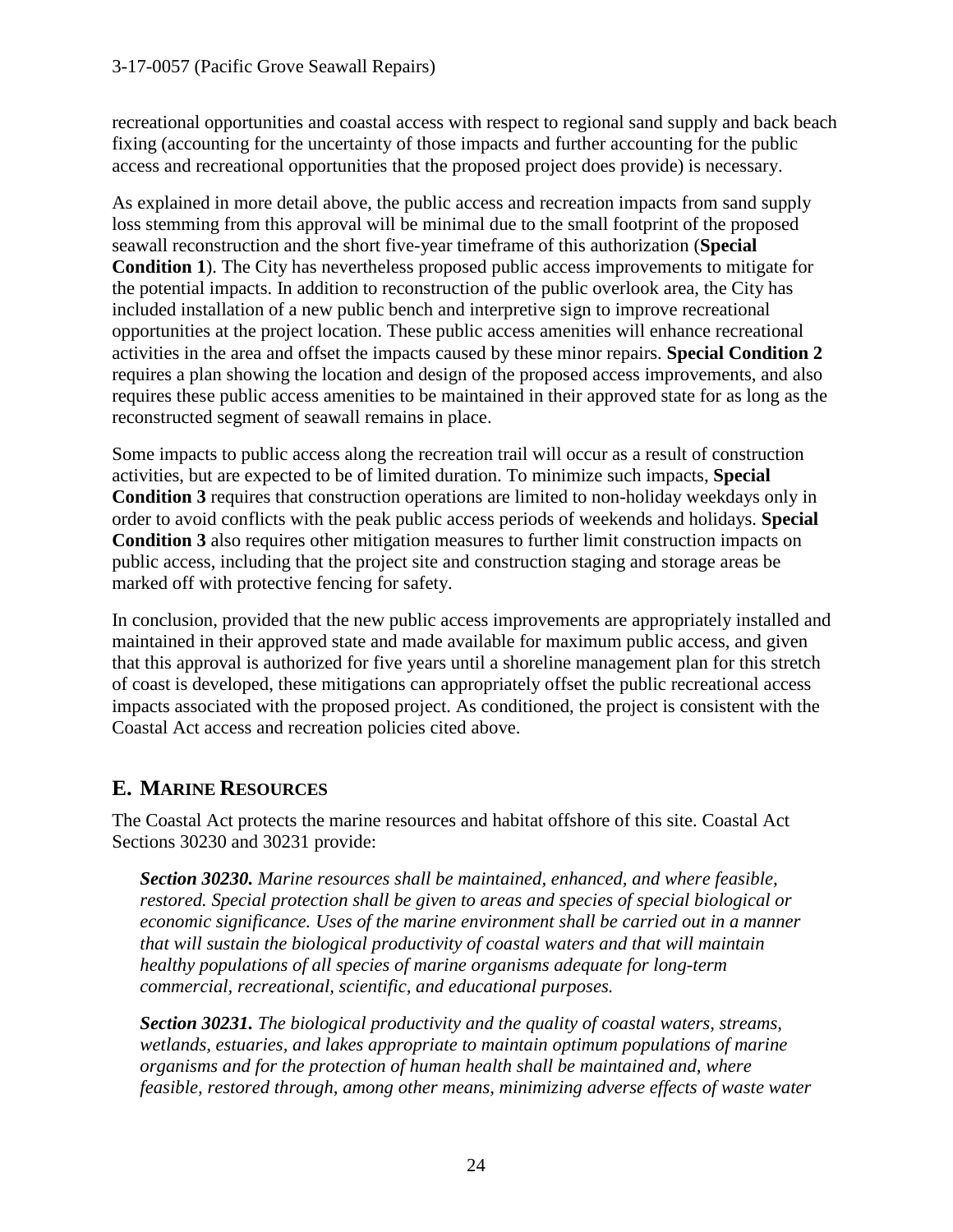*discharges and entrainment, controlling runoff, preventing depletion of ground water supplies and substantial interference with surface water flow, encouraging waste water reclamation, maintaining natural vegetation buffer areas that protect riparian habitats, and minimizing alteration of natural streams.* 

Coastal Act Section 30230 calls for the maintenance, enhancement and restoration (where feasible) of marine resources, with special emphasis on areas and species of special biological or economic significance. Coastal Act Section 30231 provides that the biological productivity of coastal waters, streams, wetlands, estuaries, and lakes must be maintained and, where feasible, restored.

Due to the project's location on the bluff and the rocky shoreline, construction of the project has the potential to adversely impact coastal waters. Thus, the proposed project is conditioned to include construction methods typically required by the Commission to protect water quality and marine resources during construction, including maintaining good construction site housekeeping controls and procedures, the use of appropriate erosion and sediment controls, a prohibition on equipment washing, refueling, or servicing on the beach, etc. **(Special Condition 3).** To further protect marine resources and offshore habitat, **Special Condition 4** requires construction documents to be kept at the site for inspection, and also requires a construction coordinator to be available to respond to any inquiries that arise during construction.

The terrestrial setting of the project site consists almost entirely of disturbed and landscaped areas, namely the recreation trail and exotic ice plant. No sensitive natural plant communities are known to be present. The southern Pacific sea otter may make use of the protected rocky nearshore area, though none are anticipated to be present in the more upland locations of the actual project sites.

Two special status avian species have been observed in the vicinity of the project; the California brown pelican and double-crested cormorant. Black oystercatcher, considered by the U.S. Fish and Wildlife Service (USFWS) to be a "species of concern," is a shorebird that is known to nest in the general vicinity of the project site. However, while the bluff at the project site may provide resting and perching sites, because of the proximity to the recreation trail and human activity, the bluff at this location is not generally considered suitable nesting or foraging habitat. Even so, it is possible that nesting could take place in the vicinity of the project site and that construction activities could disturb such nesting activities.

**Special Condition 5** requires that a qualified biologist survey the site for nesting prior to construction. If active nests are found, **Special Condition 5** requires that the City shall notify all appropriate State (including the Coastal Commission) and Federal agencies within 24 hours, and shall develop an appropriate action plan specific to each incident that shall be consistent with the recommendations of those agencies in order to avoid nest disturbance.

As conditioned, the project is consistent with Coastal Act Sections 30230 and 30231 regarding protection of marine resources and offshore habitats.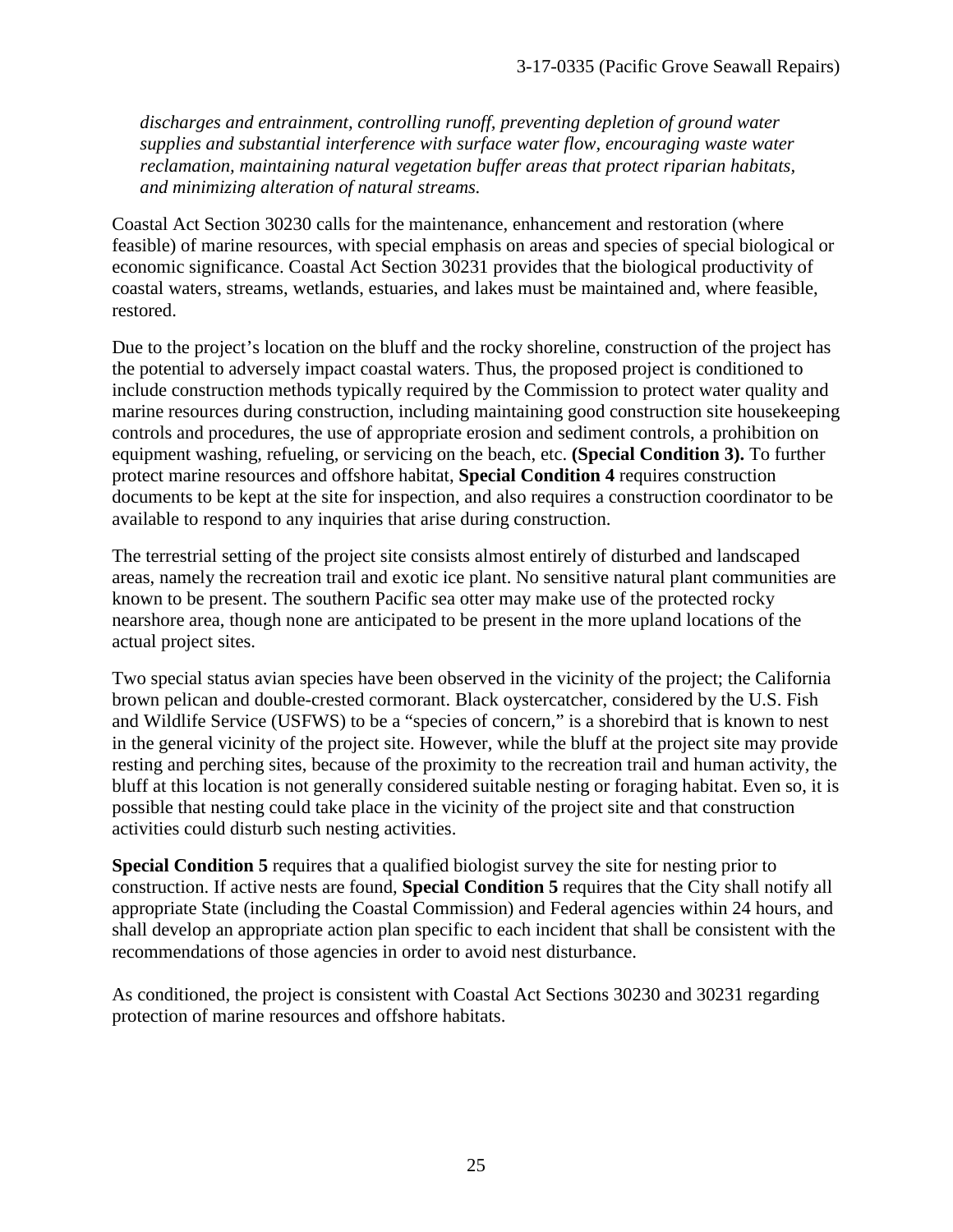# **F. VISUAL RESOURCES**

Coastal Act Section 30251 states:

*Section 30251. The scenic and visual qualities of coastal areas shall be considered and protected as a resource of public importance. Permitted development shall be sited and designed to protect views to and along the ocean and scenic coastal areas, to minimize the alteration of natural land forms, to be visually compatible with the character of surrounding areas, and, where feasible, to restore and enhance visual quality in visually degraded areas. New development in highly scenic areas such as those designated in the California Coastline Preservation and Recreation Plan prepared by the Department of Parks and Recreation and by local government shall be subordinate to the character of its setting.*

The Coastal Act requires that scenic and visual resources be protected by minimizing landform alteration, and by siting and designing development to be visually compatible with the character of the surrounding areas.

The project is located along the very scenic Pacific Grove shoreline of Monterey Bay. As described above, the project includes removing portions of the damaged seawall, relocating portions of the unstable bedrock onto the beach below the bluff, and reconstructing a 31-footlong portion of the seawall utilizing the same rock and mortar design as the surrounding seawall. Removing portions of the damaged seawall below the bluff will improve scenic resources by removing unnatural material from the shoreline. The cracked and unstable portions of the underlying bedrock foundation must be relocated to ensure a solid foundation for the reconstructed wall. Only the minimum amount of rock necessary to provide a solid foundation for the wall will be relocated. The unstable portions of the rock will be placed onto the rocky shoreline below the bluff, where the rocks would have in time naturally fallen, in order to maintain a natural landform appearance. The reconstructed seawall will have the same rock and mortar design (see **Exhibit 2**) as the other portions of the seawall, which will ensure that the project is visually compatible with the surrounding area. **Special Condition 6** incorporates these proposed project components into this CDP approval. As such, the stone fascia covering will enable the repairs to be subordinate to and blend in to the surrounding bluff face. And given that the seawall will not extend above the bluff top or out significantly from the bluff face, the reconstructed seawall will not impair any public views.

As conditioned, the proposed project will not significantly alter scenic public views because it has been designed to minimize visual impacts, be compatible with the surrounding area, and preserve the scenic character of the Pacific Grove shoreline. Thus, the project is consistent with Section 30251 of the Coastal Act.

# **G. CALIFORNIA ENVIRONMENTAL QUALITY ACT (CEQA)**

Section 13096 of the California Code of Regulations requires that a specific finding be made in conjunction with coastal development permit applications showing the application to be consistent with any applicable requirements of CEQA. Section 21080.5(d)(2)(A) of CEQA prohibits a proposed development from being approved if there are feasible alternatives or feasible mitigation measures available which would substantially lessen any significant adverse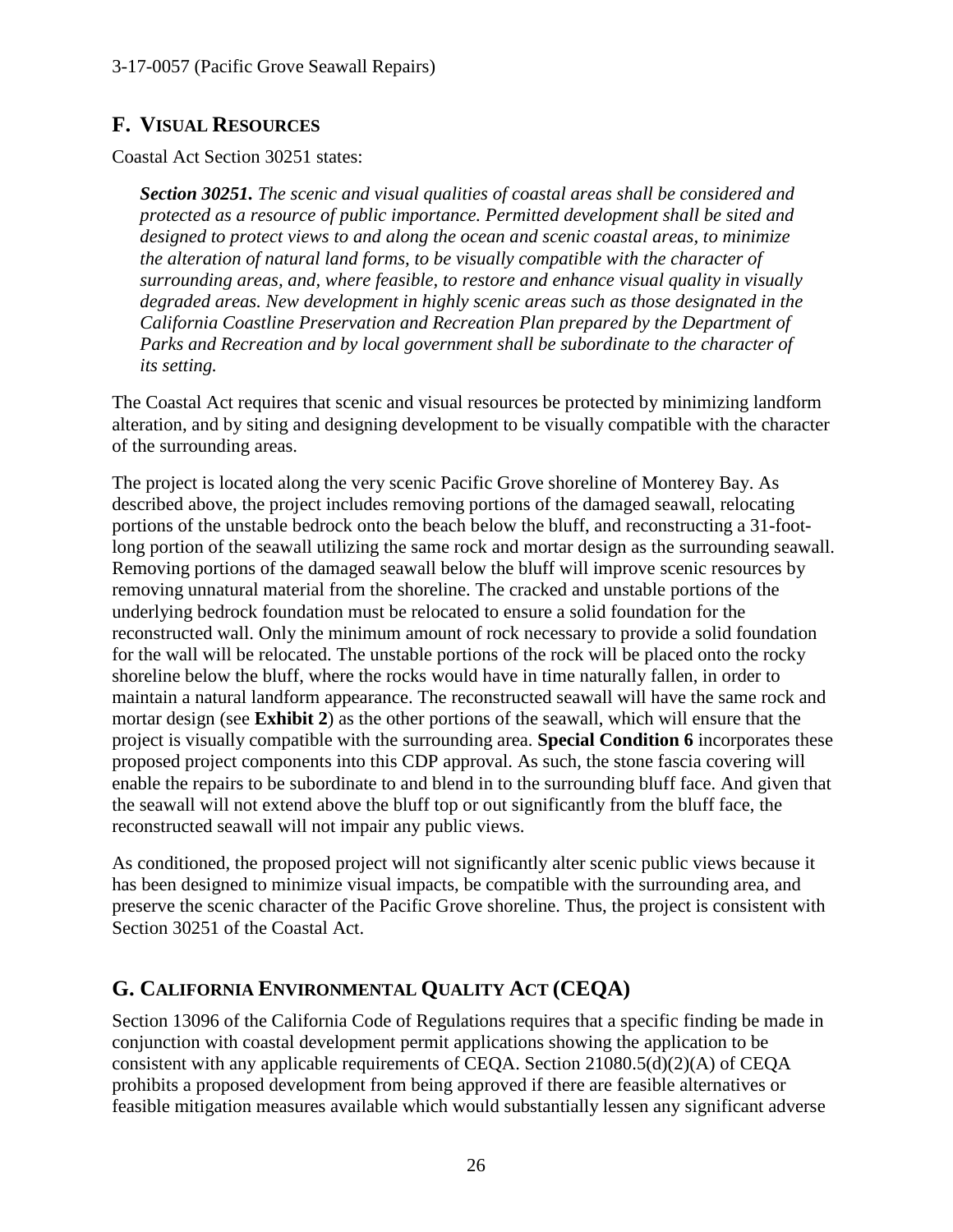effect that the activity may have on the environment.

The Coastal Commission's review and analysis of land use proposals has been certified by the Secretary of Resources as being the functional equivalent of environmental review under CEQA. (*See* Pub. Res. Code § 21080.5; 14 CCR § 15251(c).) The preceding coastal development permit findings discuss the relevant coastal resource issues with the proposal, and the permit conditions identify appropriate modifications to avoid and/or lessen any potential for adverse impacts to said resources. The seawall reconstruction project, as conditioned to require a study of the shoreline and reauthorization after five years, is the least environmentally damaging alternative to address the failure of the existing seawall. The project includes public access improvements, including a public bench and interpretive sign, to mitigate the public access and recreation impacts of the seawall repairs. The project has also been conditioned to include measures to protect marine and biological resources. The seawall has been designed to blend into the surrounding area and minimize impacts to public views. All public comments received to date have been addressed in the findings above, which are incorporated herein in their entirety by reference.

As such, there are no additional feasible alternatives or feasible mitigation measures available which would substantially lessen any significant adverse environmental effects which approval of the proposed project, as conditioned, would have on the environment within the meaning of CEQA. Thus, as conditioned, the proposed project will not result in any significant environmental effects for which feasible mitigation measures have not been employed consistent with CEQA Section 21080.5(d)(2)(A).